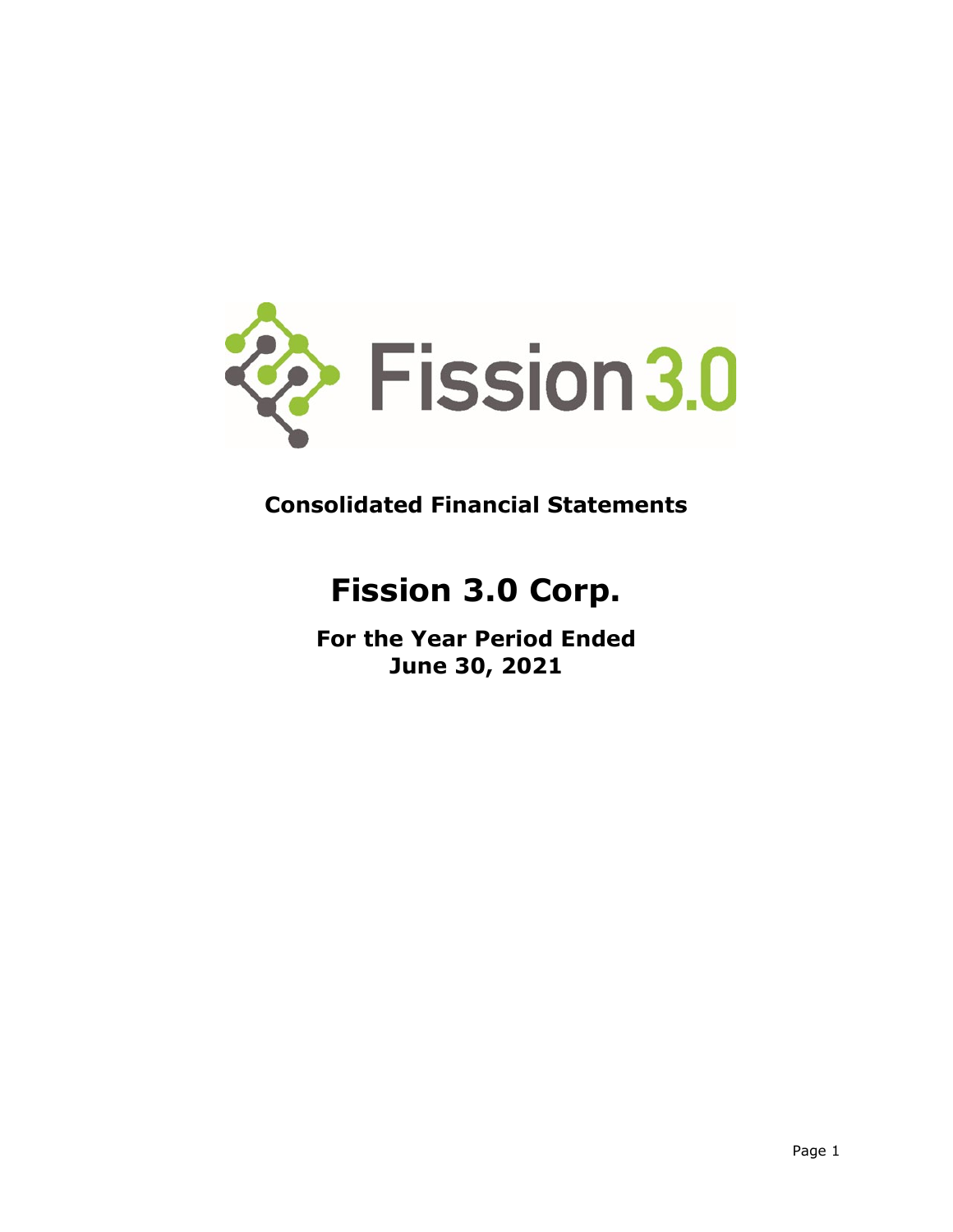

p 1604.683.3277 f 1604.684.8464

SUITE 1735, TWO BENTALL CENTRE 555 BURRARD STREET<br>
BOX 243<br>
VANCOUVER, BC V7X 1M9

charlton & company CHARTERED PROFESSIONAL ACCOUNTANTS

# **INDEPENDENT AUDITOR'S REPORT**

To the Shareholders of: Fission 3.0 Corp.

# **Opinion**

We have audited the consolidated financial statements of Fission 3.0 Corp., which comprise the consolidated statements of financial position as at June 30, 2021 and 2020, and the consolidated statements of loss and comprehensive loss, changes in shareholders' equity and cash flow for the years then ended, and notes to the consolidated financial statements, including a summary of significant accounting policies.

In our opinion, the accompanying consolidated financial statements present fairly, in all material respects, the financial position of the Company as at June 30, 2021 and 2020, and its financial performance and its cash flows for the years then ended in accordance with International Financial Reporting Standards ("IFRS").

# **Basis for Opinion**

We conducted our audits in accordance with Canadian generally accepted auditing standards. Our responsibilities under those standards are further described in the Auditor's Responsibilities for the Audit of the consolidated financial statements section of our report. We are independent of the Company in accordance with the ethical requirements that are relevant to our audit of the consolidated financial statements in Canada, and we have fulfilled our other ethical responsibilities in accordance with these requirements. We believe that the audit evidence we have obtained is sufficient and appropriate to provide a basis for our opinion.

#### **Other Information**

Management is responsible for the other information. The other information comprises the Management Discussion and Analysis. Our opinion on the consolidated financial statements does not cover the other information and we do not express any form of assurance conclusion thereon.

In connection with our audit of the consolidated financial statements, our responsibility is to read the other information and, in doing so, consider whether the other information is materially inconsistent with the consolidated financial statements or our knowledge obtained in the audit or otherwise appears to be materially misstated. If, based on the work we have performed, we conclude that there is a material misstatement of this other information, we are required to report that fact. We have nothing to report in this regard.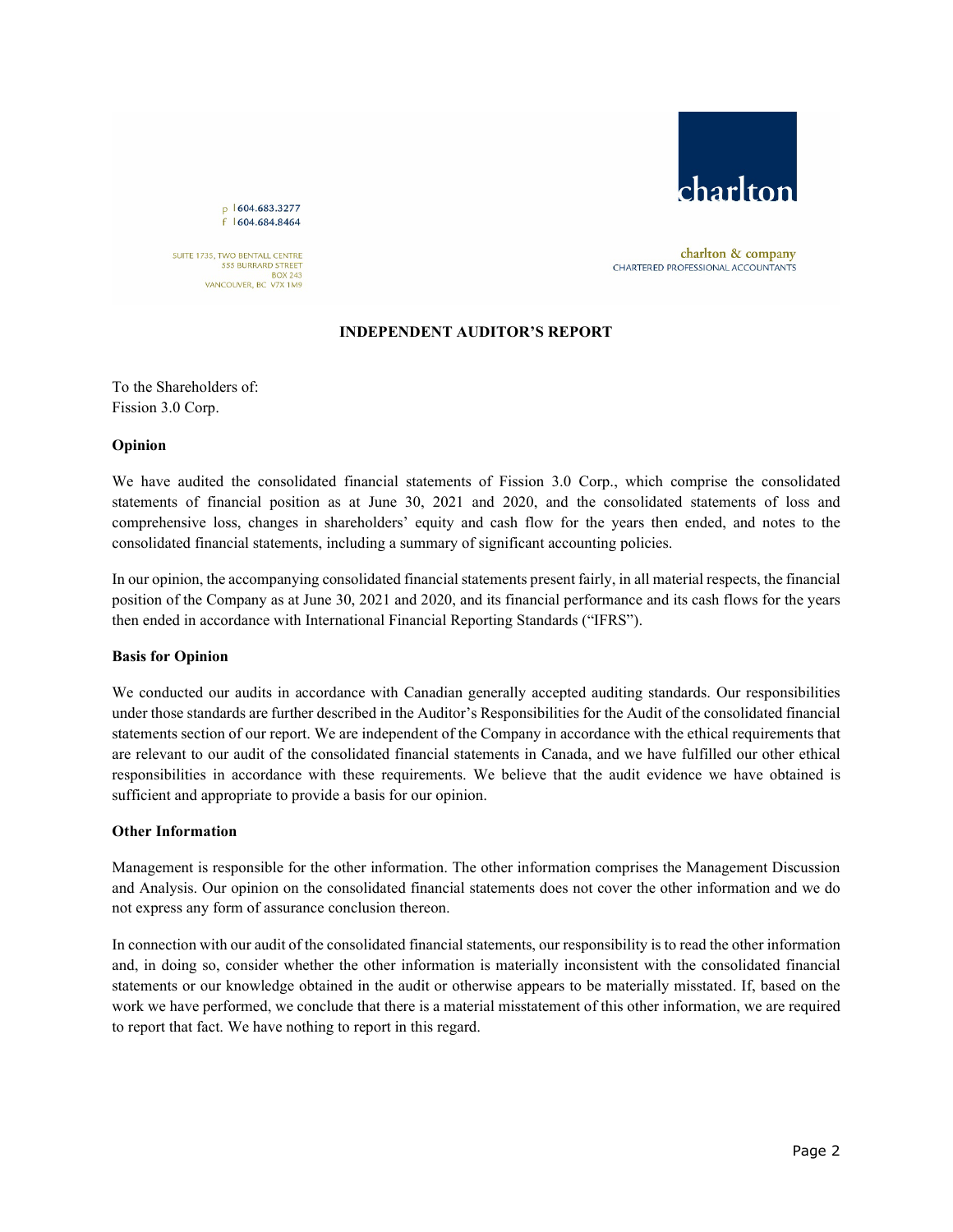# **Responsibilities of Management and Those Charged with Governance for the Consolidated Financial Statements**

Management is responsible for the preparation and fair presentation of the consolidated financial statements in accordance with IFRS, and for such internal control as management determines is necessary to enable the preparation of consolidated financial statements that are free from material misstatement, whether due to fraud or error.

In preparing the consolidated financial statements, management is responsible for assessing the Company's ability to continue as a going concern, disclosing, as applicable, matters related to going concern and using the going concern basis of accounting unless management either intends to liquidate the Company or to cease operations, or has no realistic alternative but to do so.

Those charged with governance are responsible for overseeing the Company's financial reporting process.

# **Auditor's Responsibilities for the Audit of the Consolidated Financial Statements**

Our objectives are to obtain reasonable assurance about whether the consolidated financial statements as a whole are free from material misstatement, whether due to fraud or error, and to issue an auditor's report that includes our opinion. Reasonable assurance is a high level of assurance, but is not a guarantee that an audit conducted in accordance with Canadian generally accepted auditing standards will always detect a material misstatement when it exists. Misstatements can arise from fraud or error and are considered material if, individually or in the aggregate, they could reasonably be expected to influence the economic decisions of users taken on the basis of these consolidated financial statements.

As part of an audit in accordance with Canadian generally accepted auditing standards, we exercise professional judgment and maintain professional skepticism throughout the audit. We also:

- Identify and assess the risks of material misstatement of the consolidated financial statements, whether due to fraud or error, design and perform audit procedures responsive to those risks, and obtain audit evidence that is sufficient and appropriate to provide a basis for our opinion. The risk of not detecting a material misstatement resulting from fraud is higher than for one resulting from error, as fraud may involve collusion, forgery, intentional omissions, misrepresentations, or the override of internal control.
- Obtain an understanding of internal control relevant to the audit in order to design audit procedures that are appropriate in the circumstances, but not for the purpose of expressing an opinion on the effectiveness of the Company's internal control.
- Evaluate the appropriateness of accounting policies used and the reasonableness of accounting estimates and related disclosures made by management.
- Conclude on the appropriateness of management's use of the going concern basis of accounting and, based on the audit evidence obtained, whether a material uncertainty exists related to events or conditions that may cast significant doubt on the Company's ability to continue as a going concern. If we conclude that a material uncertainty exists, we are required to draw attention in our auditor's report to the related disclosures in the consolidated financial statements or, if such disclosures are inadequate, to modify our opinion. Our conclusions are based on the audit evidence obtained up to the date of our auditor's report. However, future events or conditions may cause the Company to cease to continue as a going concern.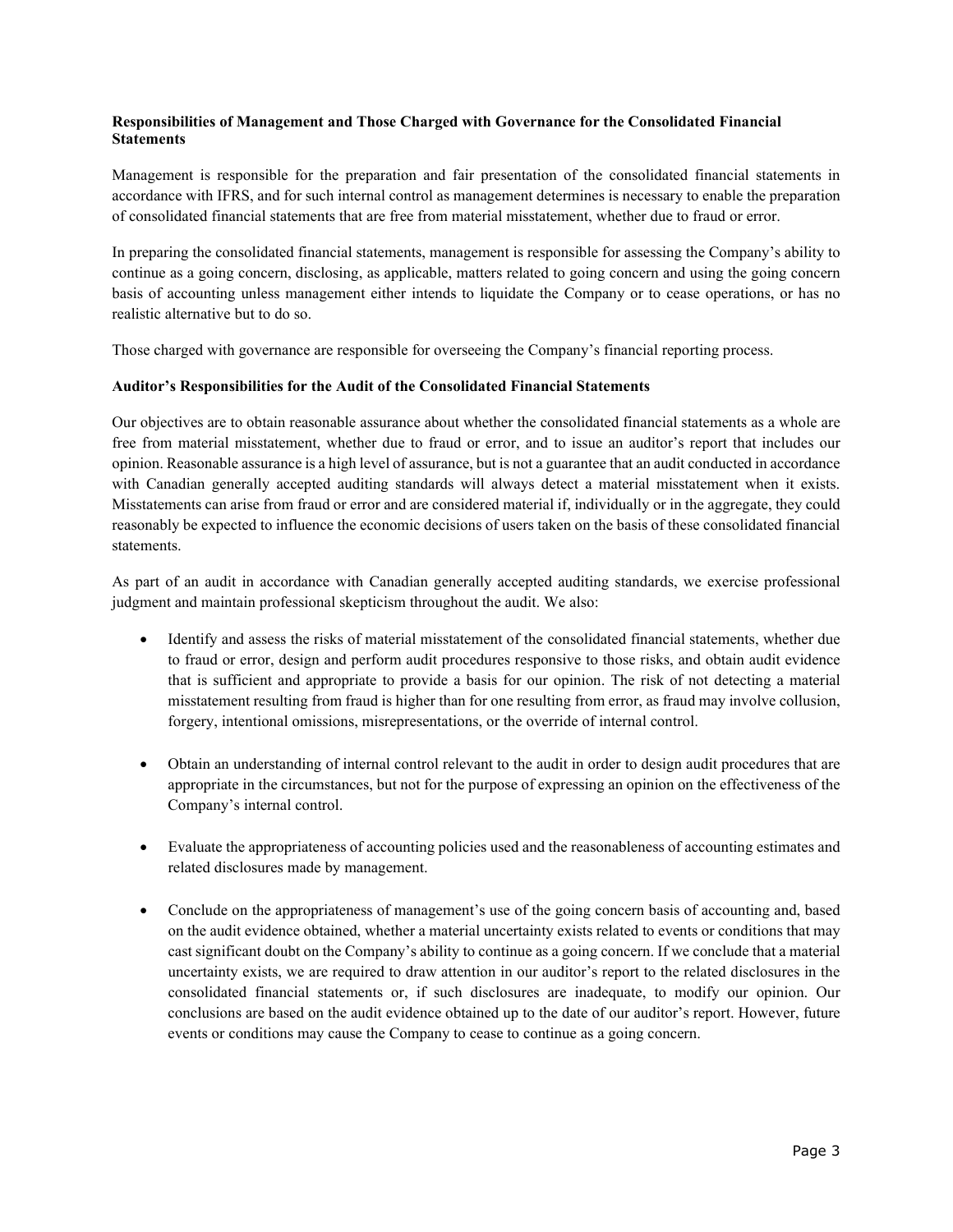- Evaluate the overall presentation, structure and content of the consolidated financial statements, including the disclosures, and whether the consolidated financial statements represent the underlying transactions and events in a manner that achieves fair presentation.
- Obtain sufficient appropriate audit evidence regarding the financial information of the entities or business activities within the Group to express an opinion on the consolidated financial statements. We are responsible for the direction, supervision and performance of the group audit. We remain solely responsible for our audit opinion.

We communicate with those charged with governance regarding, among other matters, the planned scope and timing of the audit and significant audit findings, including any significant deficiencies in internal control that we identify during our audit.

We also provide those charged with governance with a statement that we have complied with relevant ethical requirements regarding independence, and to communicate with them all relationships and other matters that may reasonably be thought to bear on our independence, and where applicable, related safeguards.

The engagement partner on the audit resulting in this independent auditor's report is Melyssa Charlton.

[Signature]

# **CHARTERED PROFESSIONAL ACCOUNTANTS**

Vancouver, BC

October 27, 2021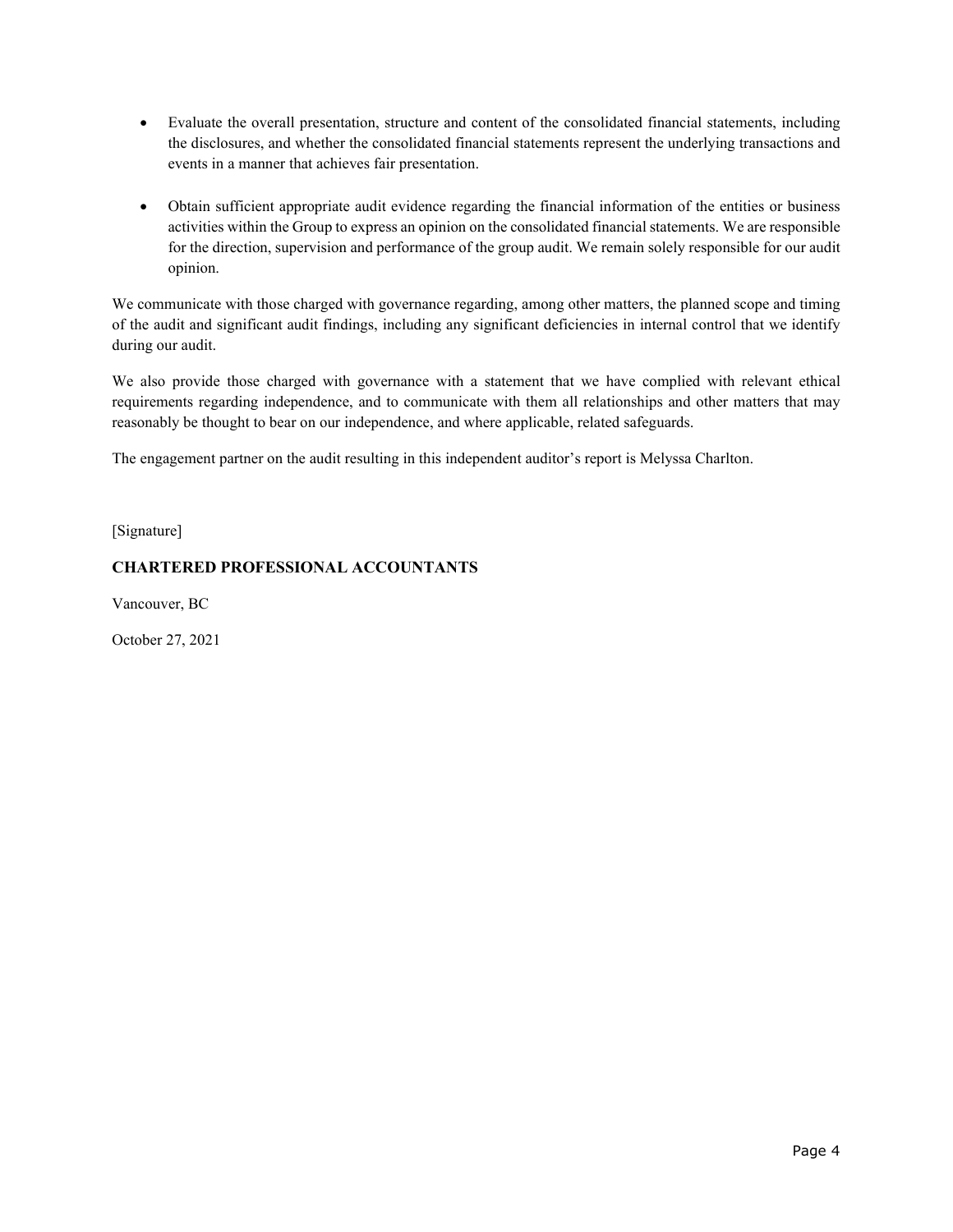# **Consolidated Financial Statements**

# **For the Year Ended June 30, 2021**

# **Table of contents**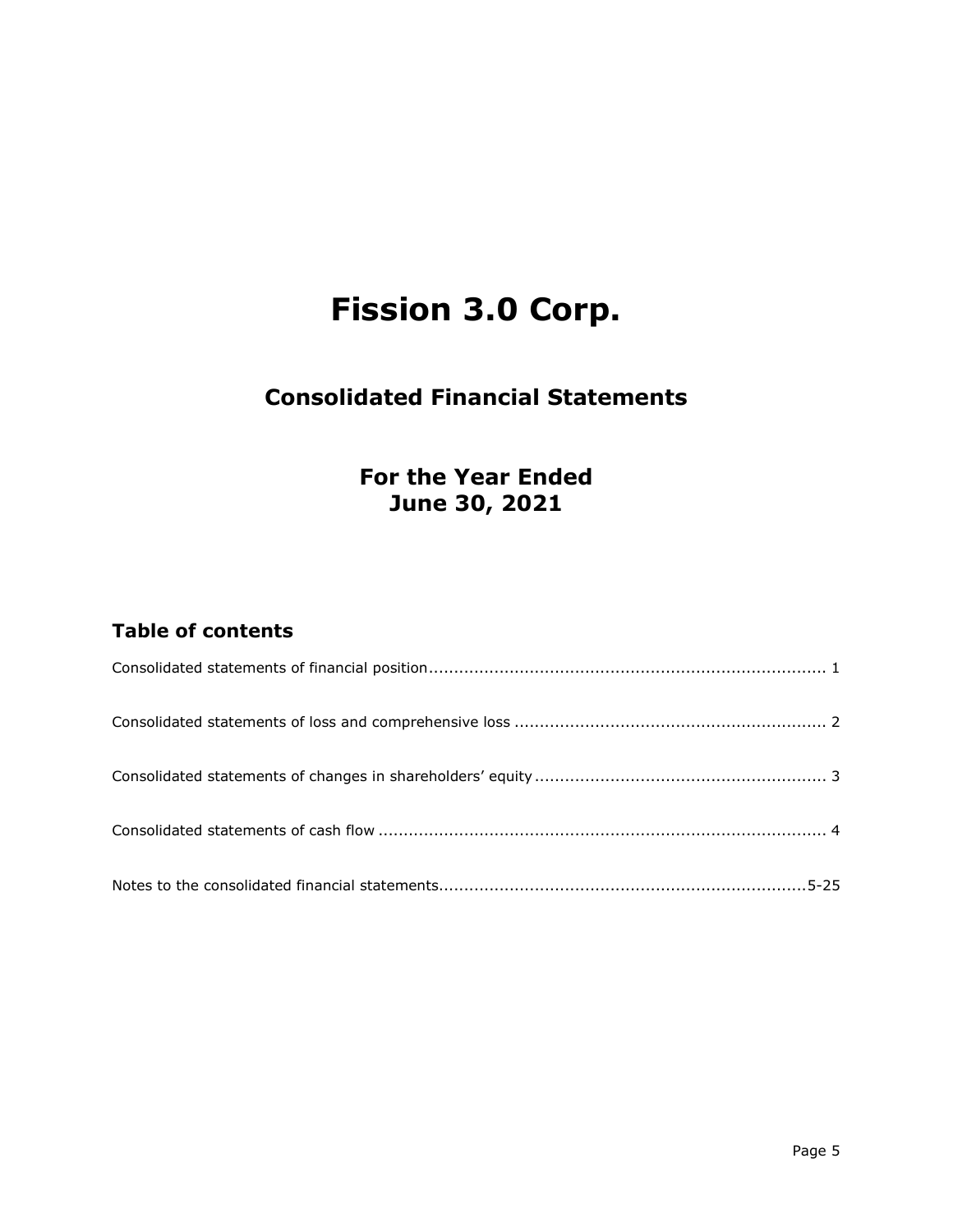Consolidated statements of financial position (Expressed in Canadian dollars)

|                                            |                | <b>June 30,</b> | June 30,       |
|--------------------------------------------|----------------|-----------------|----------------|
|                                            | <b>Note</b>    | 2021            | 2020           |
| <b>ASSETS</b>                              |                | \$              | \$             |
| <b>Current assets</b>                      |                |                 |                |
| Cash                                       | 8              | 1,694,948       | 96,672         |
| <b>GST</b> receivable                      |                | 25,550          | 15,179         |
| Deposits                                   |                | 9,134           | 9,134          |
| Prepaid expenses and deposits              |                | 107,880         | 17,721         |
|                                            |                | 1,837,512       | 138,706        |
| <b>Non-current assets</b>                  |                |                 |                |
|                                            |                |                 |                |
| Property and equipment                     | 5              |                 | 3,093          |
| Exploration and evaluation assets          | 6              |                 | 11,517,457     |
|                                            |                | 11,598,075      |                |
|                                            |                | 11,598,075      | 11,520,550     |
|                                            |                |                 |                |
| <b>TOTAL ASSETS</b>                        |                | 13,435,587      | 11,659,256     |
|                                            |                |                 |                |
| <b>LIABILITIES</b>                         |                |                 |                |
| <b>Current liabilities</b>                 |                |                 |                |
| Accounts payable and accrued liabilities   | 9              | 73,284          | 92,118         |
|                                            |                |                 |                |
| <b>SHAREHOLDERS' EQUITY</b>                |                |                 |                |
| Share capital                              | 7              | 31,372,941      | 29,225,232     |
| Subscription receivables                   | $\overline{z}$ | (46, 275)       |                |
| Reserves                                   | 7              | 6,333,821       | 5,811,448      |
| Accumulated deficit                        |                | (24, 298, 184)  | (23, 469, 542) |
|                                            |                | 13,362,303      | 11,567,138     |
|                                            |                |                 |                |
|                                            |                |                 |                |
| TOTAL LIABILITIES AND SHAREHOLDERS' EQUITY |                | 13,435,587      | 11,659,256     |

Nature of operations (Note 1)

Approved by the Board of Directors and authorized for issue on October 27, 2021

*"Devinder Randhawa"*

Director

*"Steve Cochrane"*

Director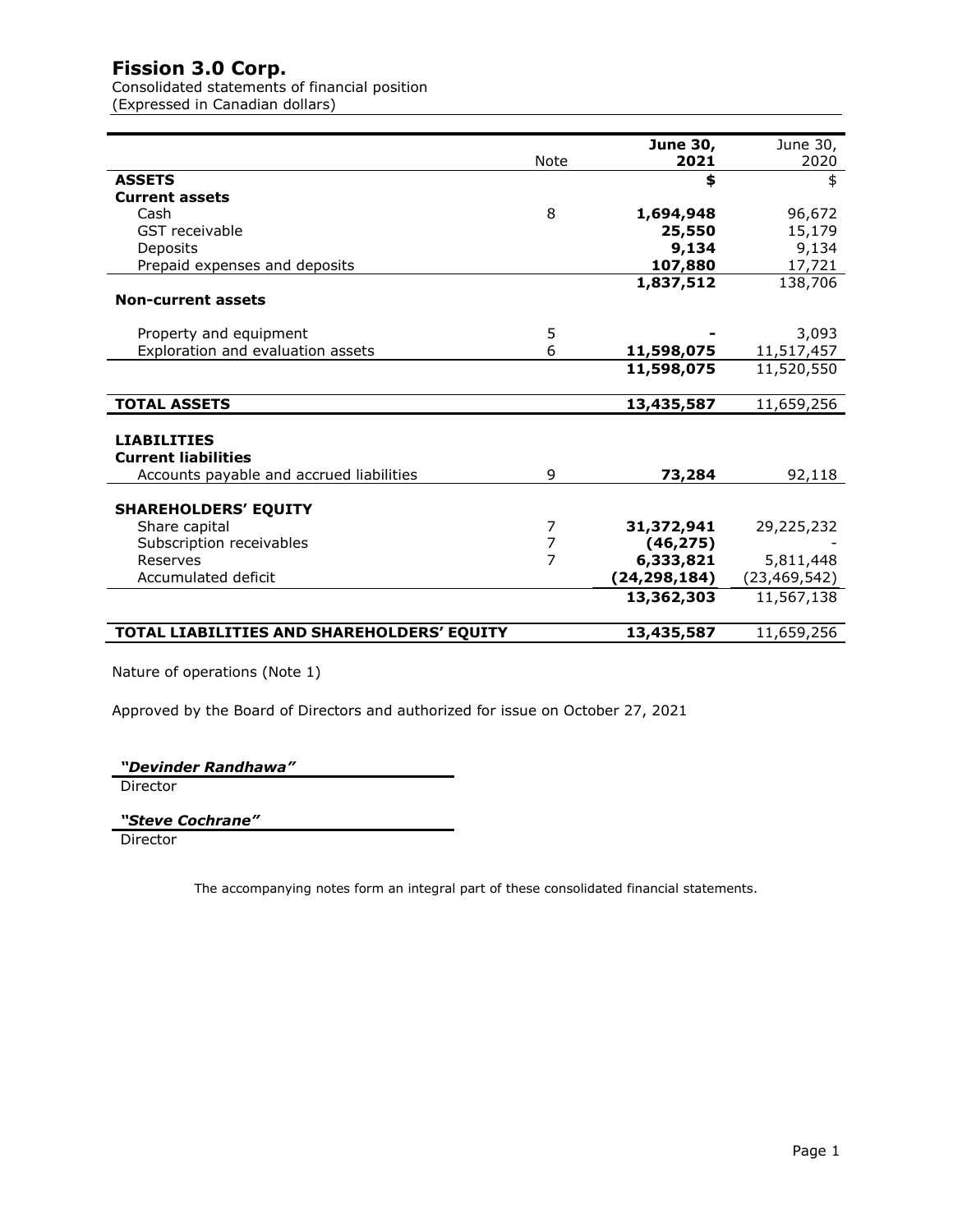Consolidated statements of loss and comprehensive loss (Expressed in Canadian dollars)

|                                                                |             | June 30,    | June 30,      |
|----------------------------------------------------------------|-------------|-------------|---------------|
|                                                                | <b>Note</b> | 2021        | 2020          |
|                                                                |             | \$          | \$            |
| <b>EXPENSES</b>                                                |             |             |               |
| Business development                                           |             | 26,366      | 14,078        |
| Consulting and director fees                                   | 9           | 293,648     | 441,003       |
| Depreciation                                                   | 5           | 3,093       | 4,763         |
| <b>Exploration costs</b>                                       |             | 84,979      |               |
| Office and administration                                      |             | 119,815     | 73,479        |
| Professional fees                                              |             | 34,666      | 134,249       |
| Public relations and communications                            |             | 142,069     | 113,253       |
| Share-based compensation                                       | 7(c)        | 46,171      | 283,682       |
| Trade shows and conferences                                    |             |             | 2,843         |
| Wages and benefits                                             |             | 73,846      | 247,029       |
| Other items:                                                   |             | (824, 653)  | (1, 314, 379) |
| Foreign exchange loss                                          |             | (3,989)     | (6, 360)      |
| Interest income                                                |             |             | 26,233        |
| Loss on disposal of property and equipment                     | 5           |             | (10, 326)     |
| Loss on investments                                            | 6(h)        |             | (100)         |
|                                                                |             |             |               |
| Exploration and evaluation asset<br>impairment                 | 6           |             | (3,307,876)   |
|                                                                |             | (3,989)     | (3, 298, 429) |
|                                                                |             |             |               |
| Loss before income taxes                                       |             | (828, 642)  | (4,612,808)   |
| Deferred income tax recovery                                   |             |             | 18,301        |
| Net loss for the year                                          |             | (828, 642)  | (4,594,507)   |
| Other comprehensive kiss                                       |             |             |               |
| Items that may subsequently be                                 |             |             |               |
| Classified to income:                                          |             |             |               |
| Foreign currency translation adjustment                        |             |             |               |
| arising from translating foreign operations                    |             |             | (21, 598)     |
| Comprehensive loss for the year                                |             | (828, 642)  | (4,616,105)   |
| <b>Basic and Diluted Loss Per Share</b>                        |             |             |               |
|                                                                |             | (0.00)      | (0.03)        |
| <b>Weighted Average Number of Shares</b><br><b>Outstanding</b> |             | 172,153,076 | 141,853,371   |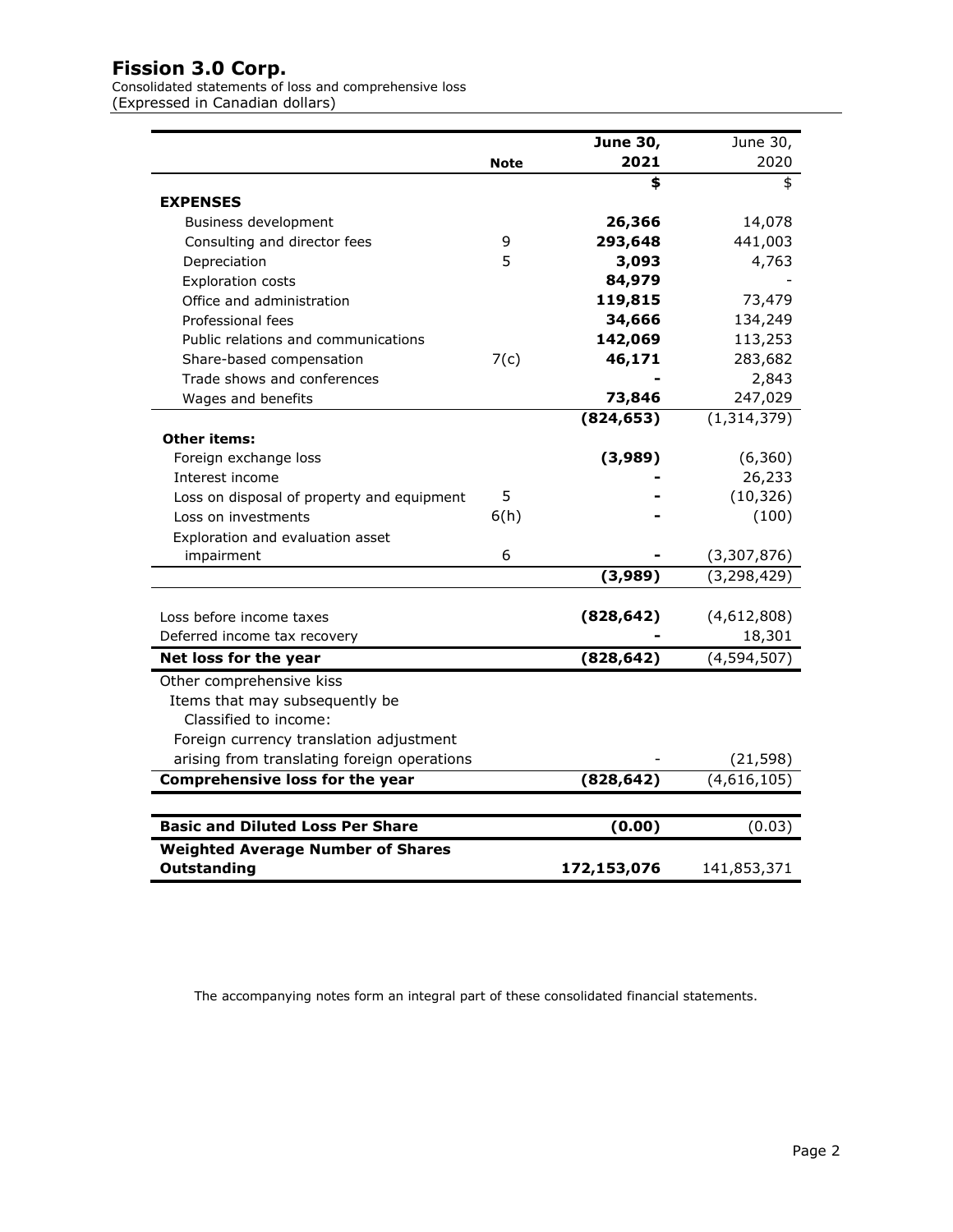Consolidated statements of shareholder's equity (Expressed in Canadian dollars)

|                                                                                                          | <b>Share Capital</b>       |                                   |                                              |                             |                                                        |                        |                                                           |
|----------------------------------------------------------------------------------------------------------|----------------------------|-----------------------------------|----------------------------------------------|-----------------------------|--------------------------------------------------------|------------------------|-----------------------------------------------------------|
|                                                                                                          | Number of<br><b>Shares</b> | Amount                            | Reserves                                     | Subscriptions<br>receivable | Accumulated<br>other<br>comprehensive<br>income (loss) | Accumulated<br>Deficit | Total                                                     |
|                                                                                                          |                            |                                   |                                              |                             |                                                        |                        |                                                           |
| <b>Balance, June 30, 2019</b><br>Share-based compensation                                                | 141,853,371                | 29,225,232                        | 5,475,979<br>335,469                         |                             | 21,598                                                 | (18, 875, 035)         | 15,847,774<br>335,469                                     |
| Net loss<br>Foreign currency translation adjustment                                                      |                            |                                   |                                              |                             | (21, 598)                                              | (4,594,507)            | (4,594,507)<br>(21, 598)                                  |
| <b>Balance, June 30, 2020</b>                                                                            | 141,853,371                | 29,225,232                        | 5,811,448                                    |                             |                                                        | (23, 469, 542)         | 11,567,138                                                |
| Private placements<br>Share issuance costs<br>Share-based compensation<br>Warrants exercised<br>Net loss | 31,954,831<br>8,535,000    | 1,525,951<br>(56, 313)<br>678,071 | 669,532<br>(27, 359)<br>46,171<br>(165, 971) | (46, 275)                   |                                                        | (828, 642)             | 2,149,208<br>(83, 672)<br>46,171<br>512,100<br>(828, 642) |
| <b>Balance, June 30, 2021</b>                                                                            | 182,343,202                | 31,372,941                        | 6,333,821                                    | (46, 275)                   |                                                        | (24, 298, 184)         | 13,362,303                                                |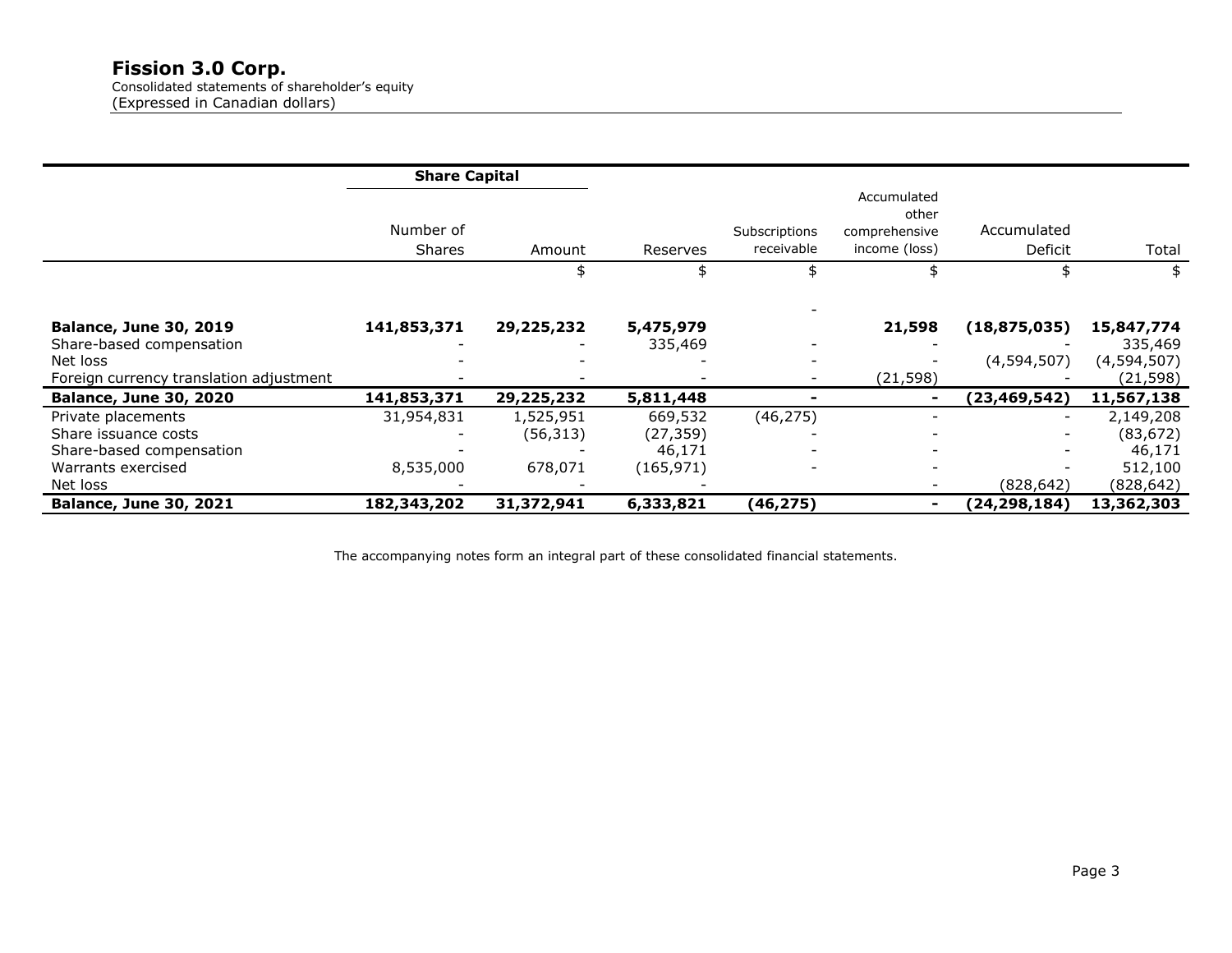Consolidated statements of cash flow (Expressed in Canadian dollars)

|                                                                   | <b>June 30,</b> | June 30,      |
|-------------------------------------------------------------------|-----------------|---------------|
|                                                                   | 2021            | 2020          |
|                                                                   | \$              | \$            |
| <b>Operating activities</b>                                       |                 |               |
| <b>Net loss</b>                                                   | (828, 642)      | (4,594,507)   |
| Non-cash items:                                                   |                 |               |
| Depreciation                                                      | 3,093           | 4,763         |
| Share-based compensation                                          | 46,171          | 283,682       |
| Loss on disposal of property and equipment<br>Loss on investments |                 | 10,326<br>100 |
| Exploration and evaluation assert impairment                      |                 | 3,307,876     |
| Deferred income tax recovery                                      |                 | (18, 301)     |
|                                                                   |                 |               |
| Changes in non-cash working capital items:                        |                 |               |
| Amounts receivable                                                | (10, 371)       | 100,025       |
| Prepaid expenses and deposits                                     | (90, 159)       | 1,577         |
| Accounts payable and accrued liabilities                          | 9,650           | (2, 817)      |
| Cash flow used in operating activities                            | (870, 258)      | (907, 276)    |
| <b>Investing activities</b>                                       |                 |               |
| Property and equipment additions                                  |                 | (405)         |
| Exploration and evaluation assets additions                       | (109, 102)      | (2, 215, 817) |
| Deposits                                                          |                 | 184,166       |
| Cash flow used in investing activities                            | (109, 102)      | (2,032,056)   |
| <b>Financing activities</b>                                       |                 |               |
| Private placement proceeds                                        | 2,149,208       |               |
| Share issuance costs                                              | (83, 672)       |               |
| Warrants exercised                                                | 512,100         |               |
| Cash flow provided by financing activities                        | 2,577,636       |               |
| Net change in cash                                                | 1,598,276       | (2,939,332)   |
| Cash, beginning of the year                                       | 96,672          | 3,036,004     |
| Cash, end of the year                                             | 1,694,948       | 96,672        |

Supplemental disclosure with respect to cash flows (Note 8)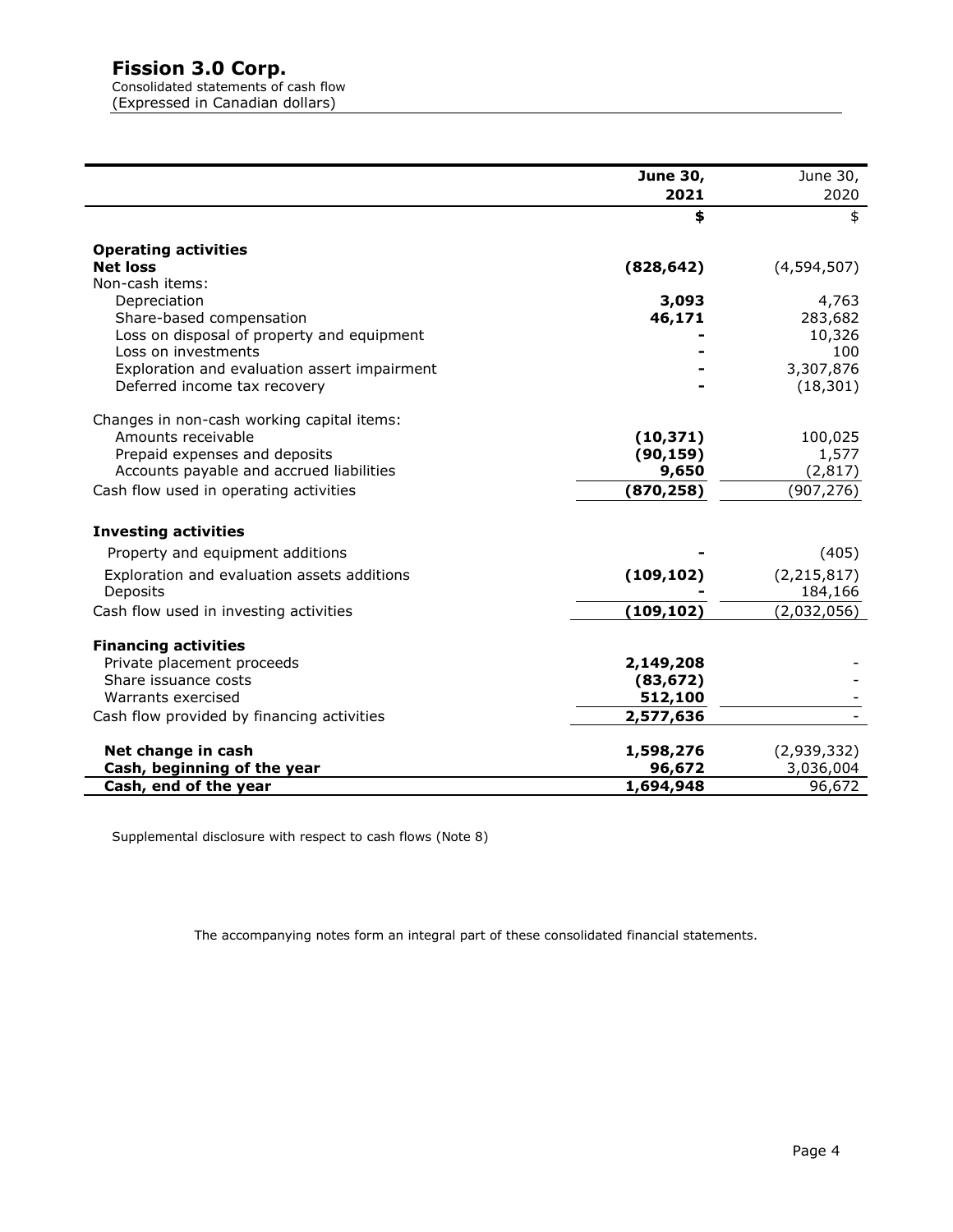# **1. Nature of operations**

Fission 3.0 Corp. (the "Company" or "Fission 3.0") was incorporated on September 23, 2013 under the laws of the Canada Business Corporations Act in connection with a court approved plan of arrangement to reorganize Fission Uranium Corp. ("Fission Uranium") which was completed on December 6, 2013 (the "Fission Uranium Arrangement"). The Company's principal business activity is the acquisition and development of exploration and evaluation assets. To date, the Company has not generated revenues from operations and is considered to be in the exploration stage. The Company's head office is located at 700 – 1620 Dickson Ave., Kelowna, BC, V1Y 9Y2 and is listed on the TSX Venture Exchange under the symbol FUU, and on the Frankfurt Stock Exchange under the symbol 2F3.

The Company has not yet determined whether its exploration and evaluation assets contain ore reserves that are economically recoverable. The recoverability of the amounts shown for the exploration and evaluation assets, including the acquisition costs, is dependent upon the existence of economically recoverable reserves, the ability of the Company to obtain necessary financing to complete the development of those reserves, and upon future profitable production.

In March 2020, the World Health Organization declared coronavirus COVID-19 a global pandemic. This contagious disease outbreak, which has continued to spread, and any related adverse public health developments, have adversely affected workforces, economies, and financial markets globally, potentially leading to an economic downturn. It is not possible for the Company to predict the duration or magnitude of the adverse results of the outbreak and its effects on the Company's business or results of operations at this time.

These consolidated financial statements have been prepared on the basis of accounting principles applicable to a going concern which assumes that the Company will be able to realize its assets and discharge its liabilities in the normal course of business for the foreseeable future. The Company's ability to continue as a going concern is dependent upon its ability to fund its operations through equity financing, joint ventures, option agreements or other means. As at June 30, 2021 the Company had cash of \$1,694,948 (June 30, 2020 - \$96,672) and a working capital balance of \$1,764,228 (June 30, 2020 - \$46,588). Subsequent to year ended June 30, 2021, the Company closed a financing whereby the Company raised \$8,000,026 in gross proceeds (Note 14). Management estimates that the Company has sufficient funds to maintain its operations and activities for the upcoming year.

# **2. Basis of presentation**

*(a) Statement of compliance*

These consolidated financial statements have been prepared in accordance with International Financial Reporting Standards ("IFRS"), as issued by the International Accounting Standards Board ("IASB") and interpretations of the International Financial Reporting Interpretations Committee ("IFRIC") as at June 30, 2021. These consolidated financial statements were authorized for issue by the Board of Directors on October 27, 2021.

*(b) Basis of presentation*

These consolidated financial statements have been prepared on the historical cost basis except for certain financial instruments, which are measured at fair value. In addition, these consolidated financial statements have been prepared using the accrual basis of accounting, except for cash flow information.

*(c) Basis of consolidation*

*The consolidated financial statements of the Company includes the 100% owned Fission Energy Peru S.A.C which has been inactive since 2020.* The Company consolidates subsidiaries when it is exposed, or has rights, to variable returns from its involvement with the subsidiaries and has the ability to affect those returns through its power over the subsidiaries. All intercompany balances eliminated on consolidation.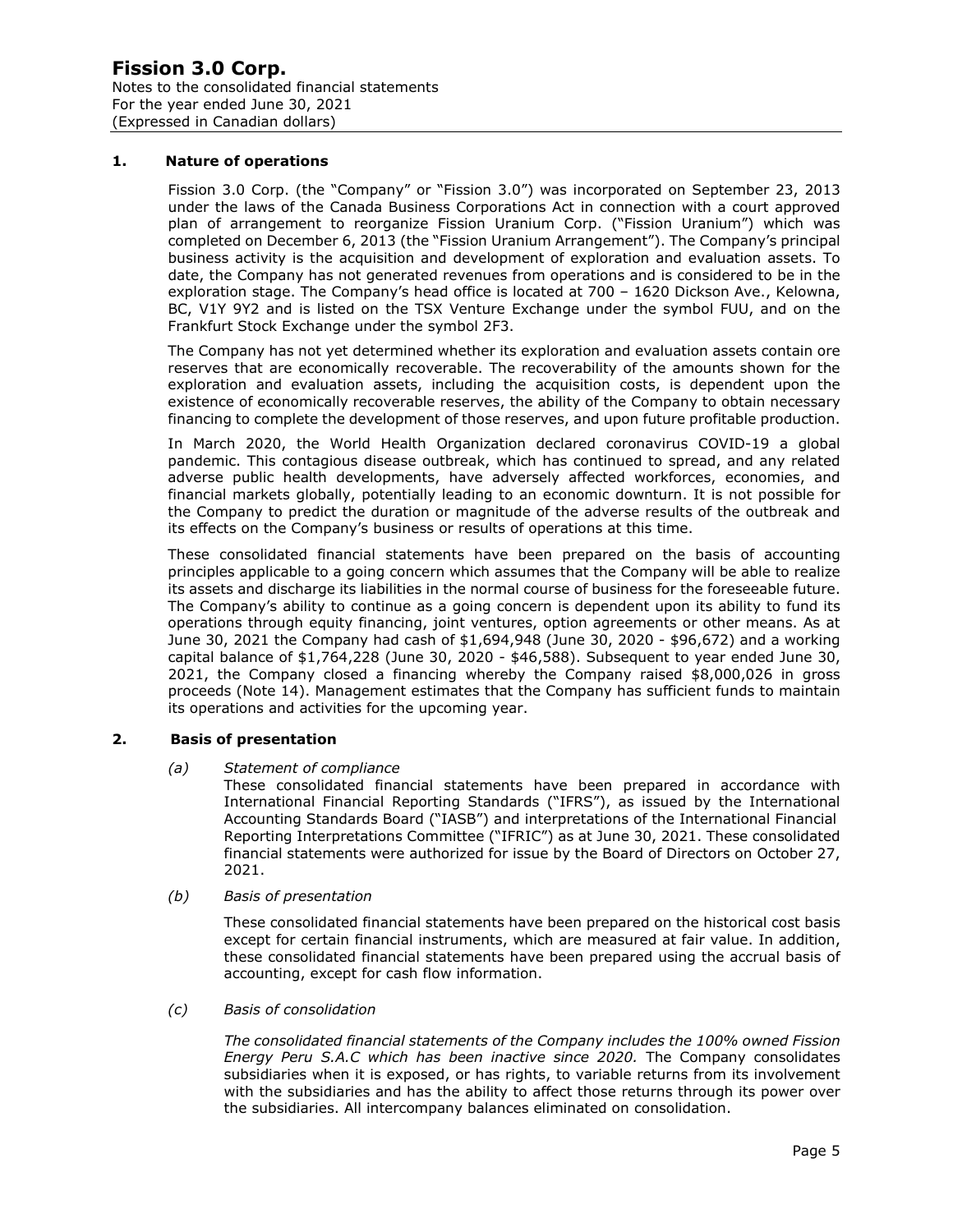# **Fission 3.0 Corp.** Notes to the consolidated financial statements For the year ended June 30, 2021 (Expressed in Canadian dollars)

# **3. Significant accounting policies**

#### *(a) Financial instruments*

#### *Classification*

The Company classifies its financial instruments in the following categories: at fair value through profit and loss ("FVTPL"), at fair value through other comprehensive income (loss) ("FVTOCI") or at amortized cost. The Company determines the classification of financial assets at initial recognition. The classification of debt instruments is driven by the Company's business model for managing the financial assets and their contractual cash flow characteristics. Equity instruments that are held for trading are classified as FVTPL. For other equity instruments, on the day of acquisition the Company can make an irrevocable election (on an instrument-by-instrument basis) to designate them as at FVTOCI. Financial liabilities are measured at amortized cost, unless they are required to be measured at FVTPL (such as instruments held for trading or derivatives) or if the Company has opted to measure them at FVTPL.

The Company classifies its financial instruments as follows:

| <b>Financial Instrument</b>                             | Classification |
|---------------------------------------------------------|----------------|
| Cash                                                    | <b>FVTPI</b>   |
| Accounts payable and accrued liabilities Amortized cost |                |

#### *Measurement*

Financial assets and liabilities at amortized cost are initially recognized at fair value plus or minus transaction costs, respectively, and subsequently carried at amortized cost less any impairment.

Financial assets and liabilities carried at FVTPL are initially recorded at fair value and transaction costs are expensed in the statements of loss. Realized and unrealized gains and losses arising from changes in the fair value of the financial assets and liabilities held at FVTPL are included in the statements of loss in the period in which they arise.

Selected investments in equity instruments at FVTOCI are initially recorded at fair value plus transaction costs. Subsequently they are measured at fair value, with gains and losses recognized in other comprehensive income (loss).

#### *Impairment of financial assets at amortized cost*

The Company recognizes a loss allowance for expected credit losses on financial assets that are measured at amortized cost. At each reporting date, the Company measures the loss allowance for the financial asset at an amount equal to the lifetime expected credit losses if the credit risk on the financial asset has increased significantly since initial recognition. If at the reporting date, the financial asset has not increased significantly since initial recognition, the Company measures the loss allowance for the financial asset at an amount equal to the twelve month expected credit losses. The Company shall recognize in the statements of loss, as an impairment gain or loss, the amount of expected credit losses (or reversal) that is required to adjust the loss allowance at the reporting date to the amount that is required to be recognized.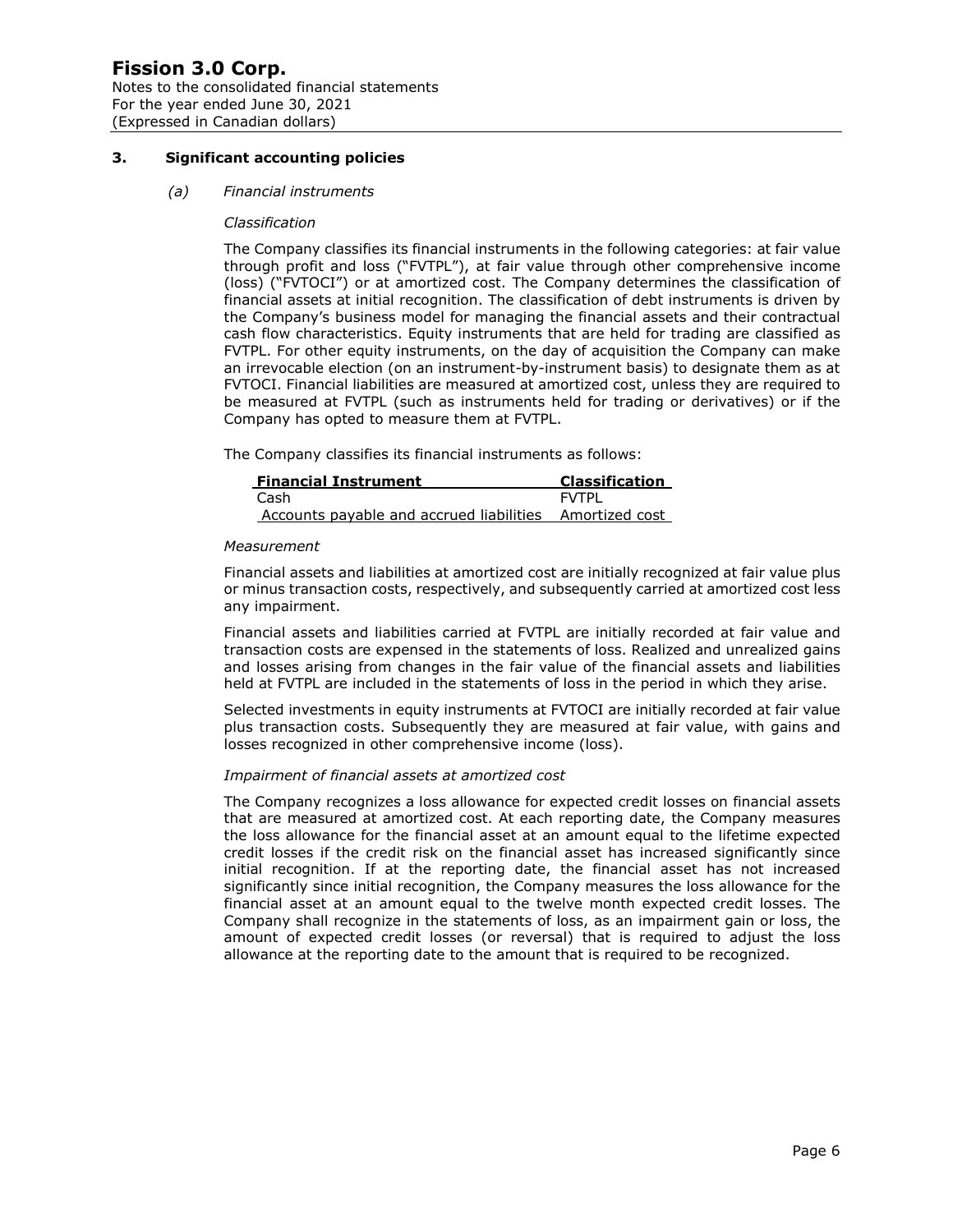# **Fission 3.0 Corp.** Notes to the consolidated financial statements For the year ended June 30, 2021 (Expressed in Canadian dollars)

# **3. Significant accounting policies (continued)**

#### *(a) Financial instruments (continued)*

#### *Derecognition of financial assets*

The Company derecognizes financial assets only when the contractual rights to cash flows from the financial assets expire, or when it transfers the financial assets and substantially all of the associated risks and rewards of ownership to another entity. Gains and losses on derecognition are generally recognized in the statements of loss.

#### *(b) Cash and cash equivalents*

Cash and cash equivalents consist of deposits in banks and redeemable term deposits that are readily convertible to cash. The Company's cash and cash equivalents are invested with major financial institutions and are not invested in any asset backed deposits/investments.

#### *(c) Foreign currency translation*

The consolidated financial statements are presented in Canadian dollars. The financial statements for the Company's subsidiary are measured using the currency of the primary economic environment in which the subsidiary operates (the "functional currency"). Each subsidiary determines its own functional currency and items included in the financial statements of each entity are measured using that functional currency. The functional currency determinations were conducted through an analysis of the consideration factors identified in *IAS 21, The Effects of Changes in Foreign Exchange Rates*.

The functional currency of the Company, and the Company's subsidiary are as follows:

(iii) Fission 3.0 Corp. - Canadian Dollar

(iv)Fission Energy Peru S.A.C. - Peruvian New Sol

#### *Transactions and balances*

Foreign currency transactions are translated into the Company's functional currency using the exchange rates prevailing at the date of the transactions. Foreign exchange gains and losses resulting from the settlement of such transactions and from the translation of monetary assets and liabilities denominated in foreign currencies at exchange rates prevailing at the reporting date are recognized in profit or loss.

Translation differences on assets and liabilities carried at fair value are reported as part of the fair value gain or loss.

#### *Foreign operations*

The assets and liabilities of foreign operations are translated into Canadian dollars at the rate of exchange prevailing at the reporting date and income and expenses are translated at exchange rates prevailing at the date of transactions. The exchange differences arising on the translation are recognized in other comprehensive income/(loss). On disposal of a foreign operation, the component of other comprehensive income/(loss) relating to that particular foreign operation is recognized in profit or loss.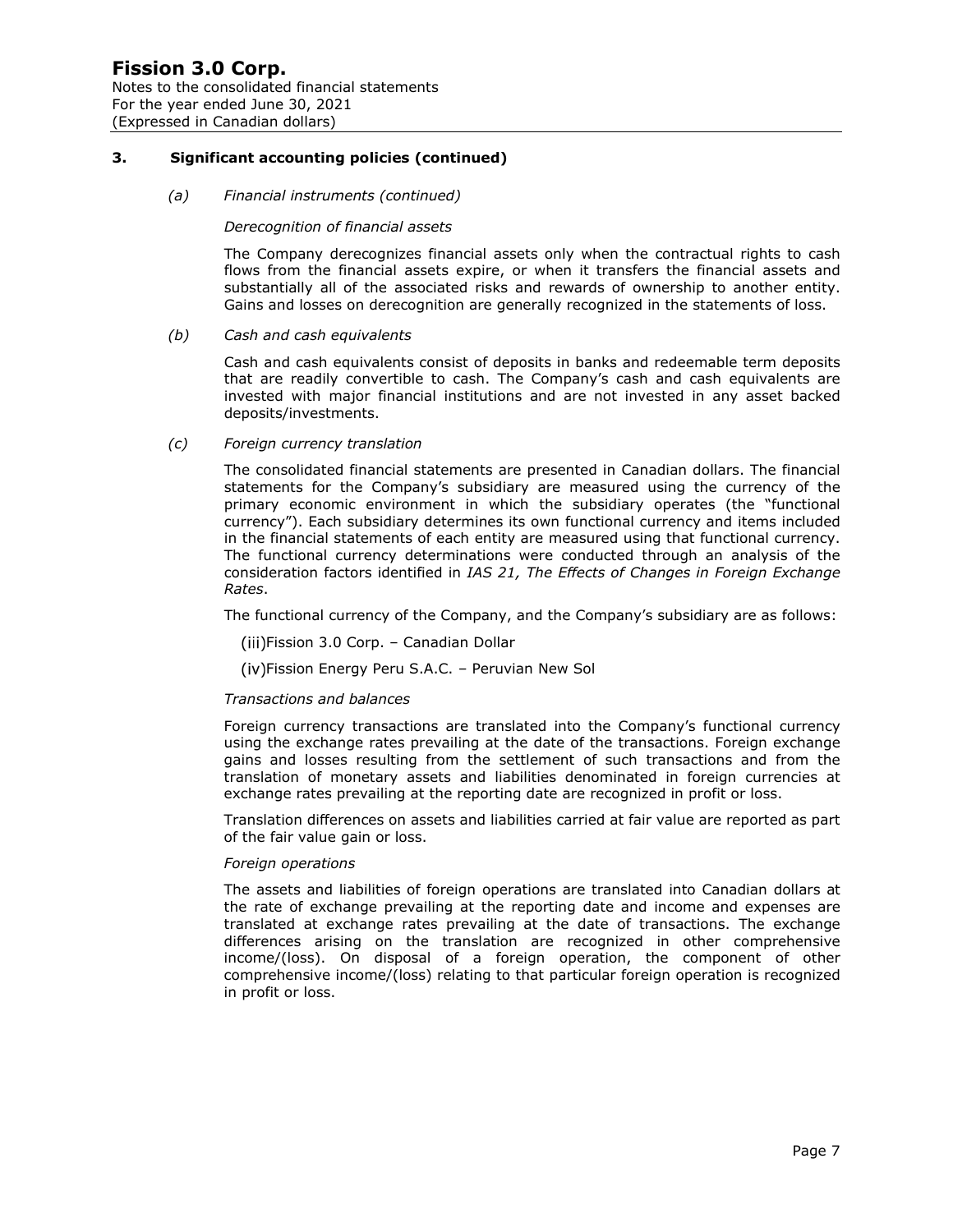#### *(d) Property and equipment*

Property and equipment is stated at cost, less accumulated depreciation and impairment charges. Carrying amounts of property and equipment are depreciated to their estimated residual values. Depreciation is calculated on a straight-line basis at the following annual rates based on estimated useful lives:

|  | Geological equipment | 20% |
|--|----------------------|-----|
|--|----------------------|-----|

- Computer hardware 30%
- Building 4%

An item of property and equipment is derecognized upon disposal or when no future economic benefits are expected to arise from the continued use of the asset. Any gain or loss arising on disposal of the asset, determined as the difference between the net disposal proceeds and the carrying amount of the asset, is recognized in profit or loss.

When an item of property and equipment comprises major components with different useful lives, the components are accounted for as separate items of property and equipment.

The Company's tangible and intangible assets are reviewed for an indication of impairment at each statement of financial position date. If indication of impairment exists, the asset's recoverable amount is estimated. An impairment loss is recognized when the carrying amount of an asset exceeds its recoverable amount. Impairment losses are recognized in profit and loss for the period.

*(b) Exploration and evaluation assets*

The Company records exploration and evaluation assets which consist of the costs of acquiring licenses for the right to explore and costs associated with exploration and evaluation activity, at cost. All direct and indirect costs related to the acquisition, exploration and development of exploration and evaluation assets are capitalized by property.

The exploration and evaluation assets are capitalized until the technical feasibility and commercial viability of the extraction of mineral resources in an area of interest are demonstrable. Exploration and evaluation assets are then assessed for impairment and reclassified to mining property and development assets within property and equipment. If an exploration and evaluation property interest is abandoned, both the acquisition costs and the exploration and evaluation costs will be written off to operations in the period of abandonment.

On an ongoing basis, exploration and evaluation assets are reviewed on a property-byproperty basis to consider if there are any indicators of impairment, including the following:

- (i) Whether the exploration on the property has significantly changed, such that previously identified resource targets are no longer being pursued;
- (ii) Whether exploration results to date are promising and whether additional exploration work is being planned in the foreseeable future; and
- (iii) Whether remaining claim tenure terms are sufficient to conduct necessary studies or exploration work.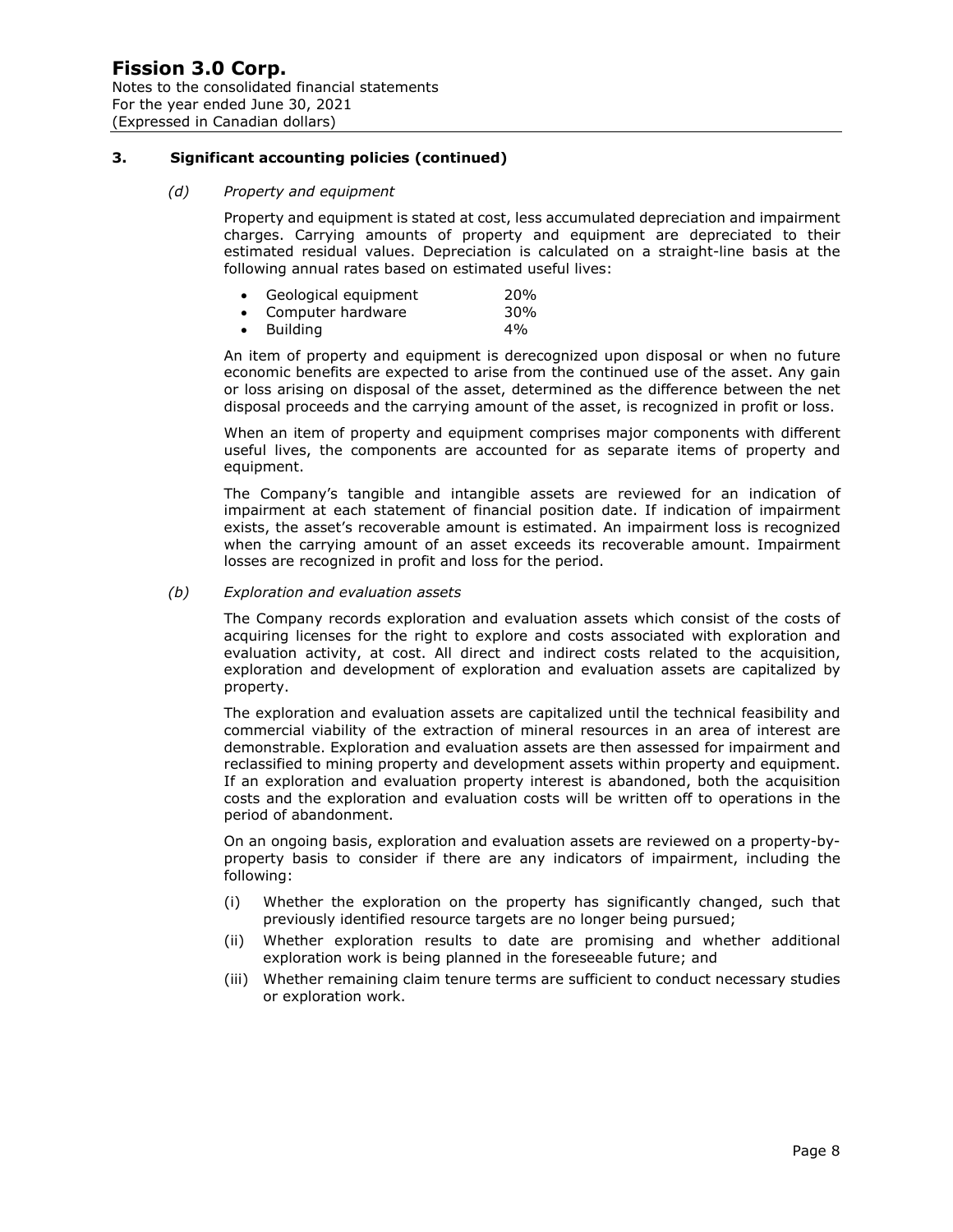#### *(e) Exploration and evaluation assets (continued)*

If any indication of impairment exists, an estimate of the exploration and evaluation asset's recoverable amount is calculated. The recoverable amount is determined as the higher of the fair value less costs of disposal for the exploration and evaluation property interest and their value in use. The fair value less costs of disposal and the value in use are determined for an individual exploration and evaluation property interest, unless the exploration and evaluation property interest does not generate cash inflows that are largely independent of other exploration and evaluation property interests. If this is the case, the exploration and evaluation property interests are grouped together into cash generating units ("CGUs") for impairment purposes.

If the recoverable amount of an asset is estimated to be less than its carrying amount, the carrying amount of the asset is reduced to its recoverable amount and the impairment loss is recognized in profit or loss for the period.

Where an impairment subsequently reverses, the carrying amount of the asset (or CGU) is increased to the revised estimate and its recoverable amount, but to an amount that does not exceed the carrying amount that would have been determined had no impairment loss been recognized for the asset (or CGU) in prior periods. A reversal of an impairment loss is recognized in profit or loss in the period in which that determination was made.

#### *(f) Agents warrants and warrants*

Warrants issued to agents in connection with a financing are recorded at fair value using the Black-Scholes Option Pricing Model and charged to share issue costs associated with the offering with an offsetting credit to reserves in shareholders' equity.

#### *(g) Flow-through shares*

Resource expenditure deductions for income tax purposes related to exploration activities funded by flow-through share arrangements are renounced to investors under Canadian income tax legislation. On issuance, the Company separates the flow-through share into i) a flow-through share premium, equal to the difference between the current market price of the Company's common shares and the issue price of the flow through share and ii) share capital. Upon eligible exploration expenditures being incurred, the Company recognizes a deferred tax liability for the amount of tax reduction renounced to the shareholders. The premium is recognized as other income and the related deferred tax is recognized as a tax provision.

Proceeds received from the issuance of flow-through shares must be expended on Canadian resource property exploration within a period of two years. Failure to expend such funds after the end of the first year as required under the Canadian income tax legislation will result in a Part XII.6 tax to the Company on flow-through proceeds renounced under the "Look-back" Rule. When applicable, this tax is accrued as flowthrough share tax expense until paid.

*(h) Share Capital* 

Share capital includes cash consideration received for share issuances, net of commissions and share issue costs. Common shares issued for non-monetary consideration are recorded at their fair market value based upon the trading price of the Company's shares on the Exchange on the date of the agreement.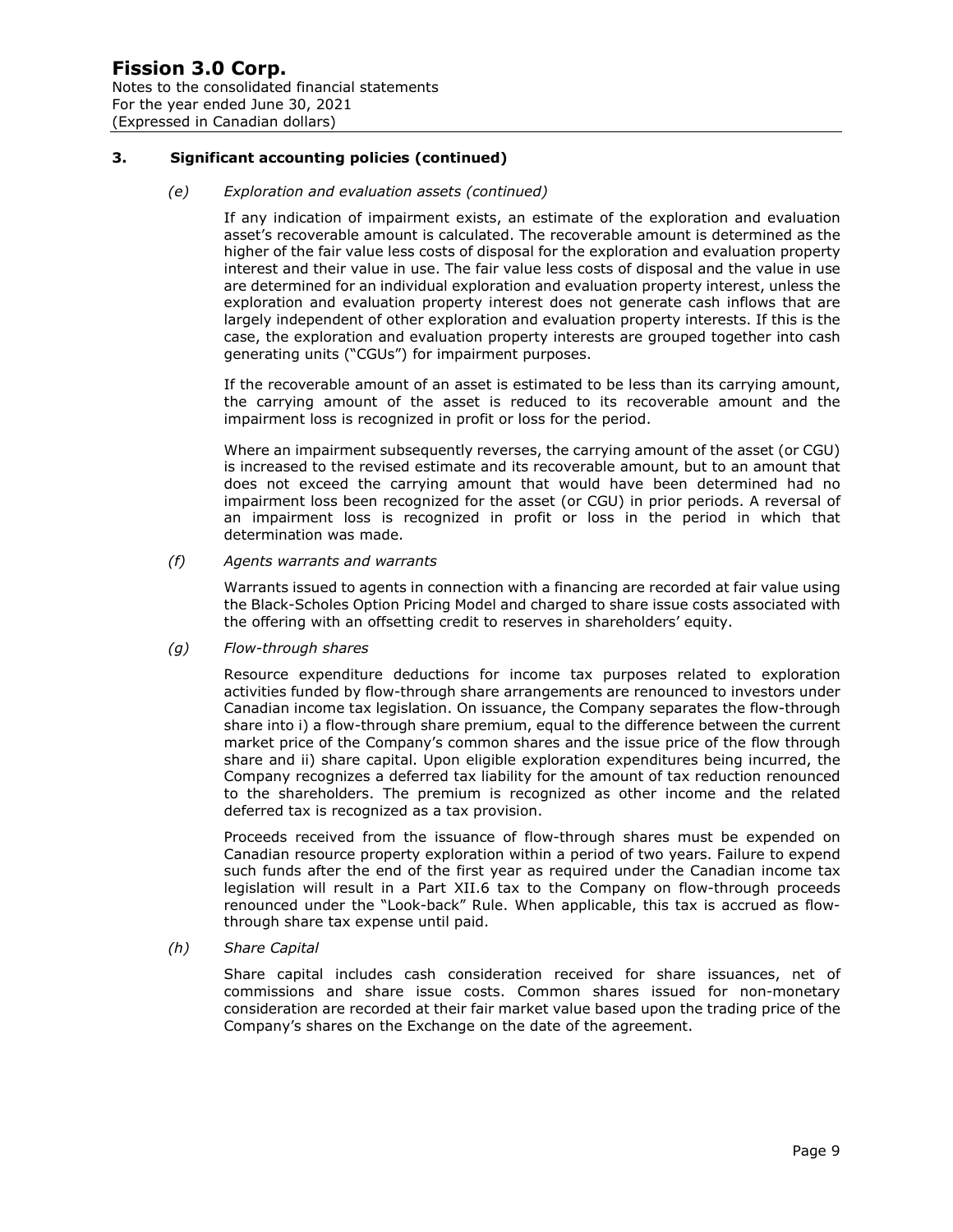#### *(h) Share Capital (continued)*

The proceeds from the issue of units is allocated between common shares and common share purchase warrants on a prorated basis on relative fair values as follows: the fair value of common shares is based on the market close on the date the units are issued; and the fair value of the common share purchase warrants is determined using the Black-Scholes option pricing model.

#### *(i) Share-based payments*

The Company has a stock option plan whereby it is authorized to grant stock options to directors, officers, employees and consultants. Directors, officers, employees and consultants are classified as employees who render personal services to the entity and either i) are regarded as employees for legal or tax purposes, ii) work for an entity under its direction in the same way as directors, officers, employees and consultants who are regarded as employees for legal or tax purposes, or iii) the services rendered are similar to those rendered by employees.

The fair value of equity settled stock options issued to employees is measured on the grant date, using the Black-Scholes Option Pricing Model with assumptions for risk-free interest rates, dividend yields, volatility of the expected market price of the Company's common shares and an expected life of the options. The fair value less estimated forfeitures is charged over the vesting period of the related options to profit or loss unless it meets the criteria for capitalisation to the exploration and evaluation assets with a corresponding credit to other capital reserves in equity. Stock options granted with graded vesting schedules are accounted for as separate grants with different vesting periods and fair values.

The share-based awards issued to non-employees are generally measured on the fair value of goods or services received unless that fair value cannot be reliably measured. This fair value shall be measured at the date the entity obtains the goods or the counterparty renders service. If the fair value of goods or services received cannot be reliably measured, the fair value of the share-based payments to non-employees are periodically re-measured using the Black-Scholes option pricing model until the counterparty performance is complete.

When the stock options are exercised, the proceeds are credited to share capital and the fair value of the options exercised is reclassified from other capital reserves to share capital. The estimated forfeitures are based on historical experience and reviewed on a quarterly basis to determine the appropriate forfeiture rate based on past, present and expected forfeitures.

#### *(j) Income taxes*

Current tax is the expected tax payable or receivable on the taxable income or loss for the year, using tax rates enacted or substantively enacted at the end of each reporting period, and includes any adjustments to tax payable or receivable in respect of previous years.

Deferred income taxes are recorded using the liability method whereby deferred tax is recognized in respect of temporary differences between the carrying amounts of assets and liabilities for financial reporting purposes. Deferred tax is measured at the tax rates that are expected to be applied to temporary differences when they are realized or settled, based on the laws that have been enacted or substantively enacted by the end of the reporting period.

Deferred tax is not recognized for temporary differences which arise on the initial recognition of assets or liabilities in a transaction that is not a business combination and that affects neither accounting, nor taxable profit or loss.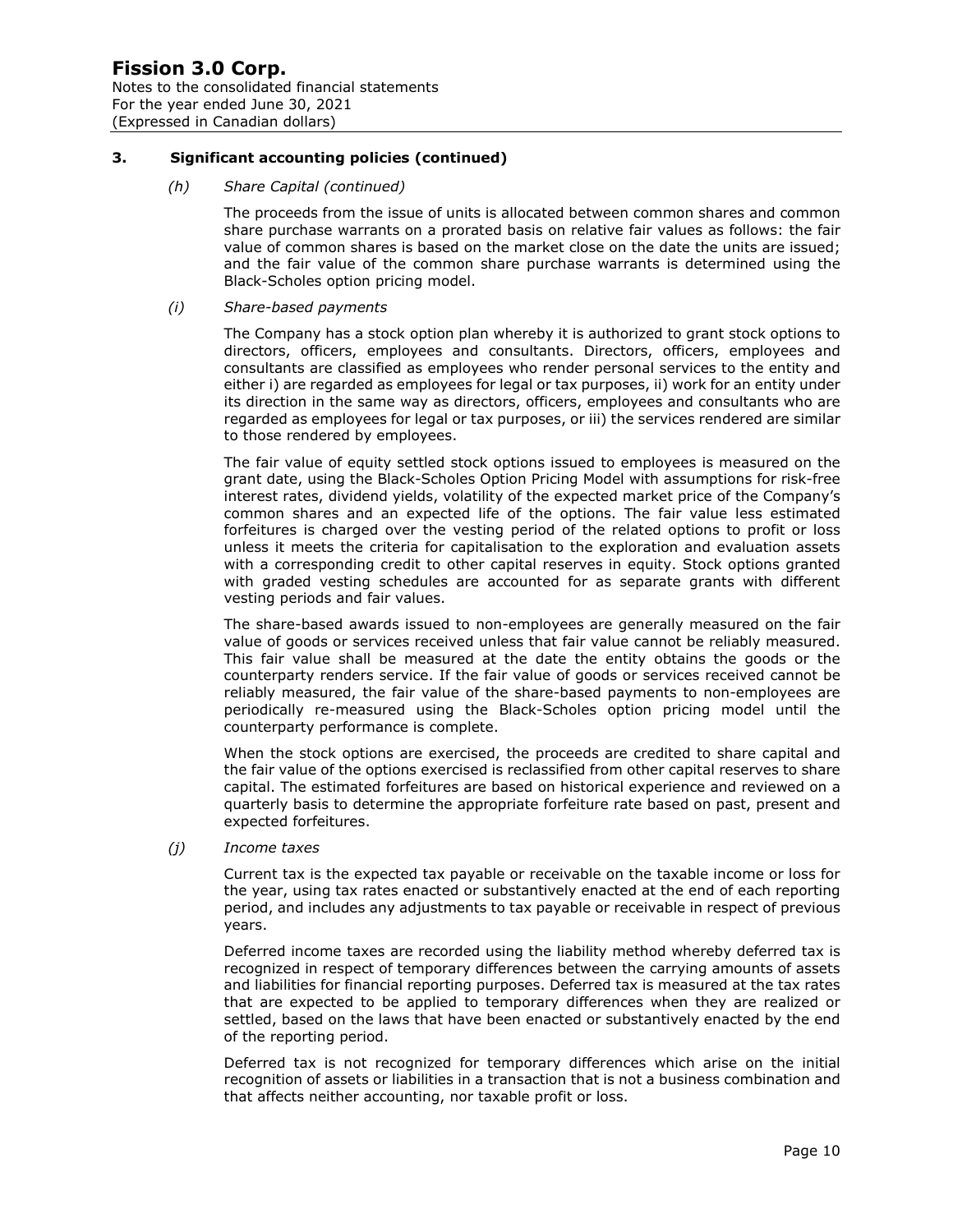#### *(j) Income taxes (continued)*

A deferred tax asset is recognized for unused tax losses, tax credits and deductible temporary differences, to the extent that it is probable that future tax profits will be available against which they can be utilized. Deferred tax assets are reviewed at each reporting date and are reduced to the extent that it is no longer probable that the related tax benefit will be realized.

#### *(k) Loss per share*

The Company presents basic and diluted loss per share for its common shares, calculated by dividing the loss attributable to common shareholders of the Company by the weighted average number of common shares outstanding during the period. Diluted loss per share does not adjust the gain or loss attributable to common shareholders when the effect is anti-dilutive.

# *(l) Related party transactions*

Parties are considered to be related if one party has the ability, directly or indirectly, to control the other party or exercise significant control over the other party in making financial and operating decisions. Related parties may be individuals or corporate entities. A transaction is considered to be a related party transaction when there is a transfer of resources, services or obligations between related parties.

#### *(m) Leases*

At inception of a contract, the Company assesses whether a contract is, or contains, a lease. A contract is, or contains, a lease if the contract conveys the right to control the use of an identified asset over a period of time in exchange for consideration. The Company assesses whether the contract involves the use of an identified asset, whether it has the right to obtain substantially all of the economic benefits from the use of the asset during the term of the contract and it has the right to direct the use of the asset.

The right-of-use asset is subsequently depreciated from the commencement date to the earlier of the end of the lease term, or the end of the useful life of the asset. The rightof-use asset may be reduced due to impairment losses, if any, and adjusted for certain remeasurements of the lease liability.

A lease liability is initially measured at the present value of the lease payments that are not paid at the commencement date discounted by the interest rate implicit in the lease or, if that rate cannot be readily determined the incremental borrowing rate. The lease liability is subsequently measured at amortized cost using the effective interest method. Lease payments included in the measurement of the lease liability comprise fixed payments, variable lease payments, and amounts expected to be payable at the end of the lease term.

The Company does not recognize the right-of-use assets and lease liabilities for shortterm leases that have a lease term of twelve months or less. The lease payments associated with these leases are charged directly to income on a straight-line basis over the lease term. As at June 30, 2021 and 2020, the Company did not have any leases.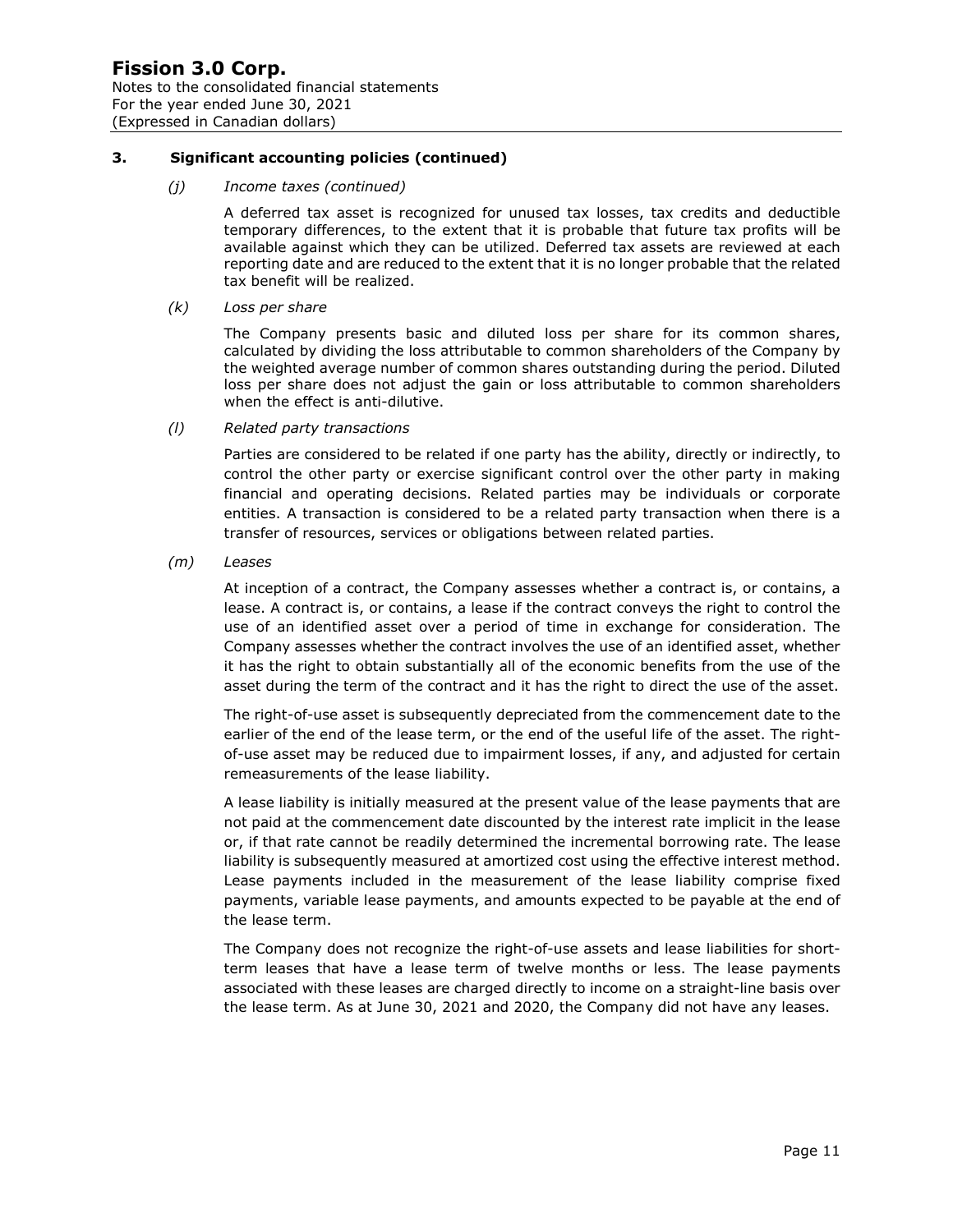*(n) New standards adopted by the Company*

During the year ended June 30, 2021, there are no new standards adopted in the year. The following accounting standards interpretations have been issued but are not yet effective:

IAS 1 –Presentation of Financial Statements ("IAS 1"), has been amended to clarify how to classify debt and other liabilities as either current or non-current. The amendment to IAS 1 is effective for the years beginning on or after January 1, 2023, with early application permitted. The Company is currently assessing the impact of this amendment on its consolidated financial statements

# **4. Key estimates and judgements**

The key assumptions concerning the future and other key sources of estimation uncertainty at the reporting date, that have significant risk of causing a material adjustment to the carrying amounts of assets and liabilities within the next financial year, are described below. The Company based its assumptions and estimates on parameters available when the consolidated financial statements were prepared. Existing circumstances and assumptions about future developments, however, may change due to market changes or circumstances arising beyond the control of the Company. Such changes are reflected in the assumptions when they occur.

# *Judgements*

- the recoverability of mineral properties and exploration and evaluation expenditures incurred on its projects; the Company capitalizes acquisition, exploration and evaluation expenditures on its statement of financial position, and evaluates these amounts at least annually for indicators of impairment; and
- the functional currency and reporting currency of the parent company, Fission 3.0 Corp., is the Canadian Dollar. The functional currency Fission Energy Peru S.A.C. is the Peruvian Sol. The functional currency determination was conducted through an analysis of the consideration factors identified in IAS 21, The Effects of Changes in Foreign Exchange Rates. The determination of functional currency involves certain judgments to determine the primary economic environment and the Company reconsiders the functional currency if there are changes in events and conditions of the factors used in the determination of the primary economic environment.

#### *Estimates*

- the estimated useful lives and residual value of property, plant and equipment which are included in the statement of financial position and the related amortization included in the statement of loss and comprehensive loss;
- the inputs in accounting for share-based payment transactions in the statement of loss and comprehensive loss (using the Black-Scholes model) including volatility, probable life of options granted, time of exercise of the options and forfeiture rate; and
- the determination of deferred income tax assets or liabilities requires subjective assumptions regarding future income tax rates and the likelihood of utilizing tax carryforwards. Changes in these assumptions could materially affect the recorded amounts, and therefore do not necessarily provide certainty as to their recorded values.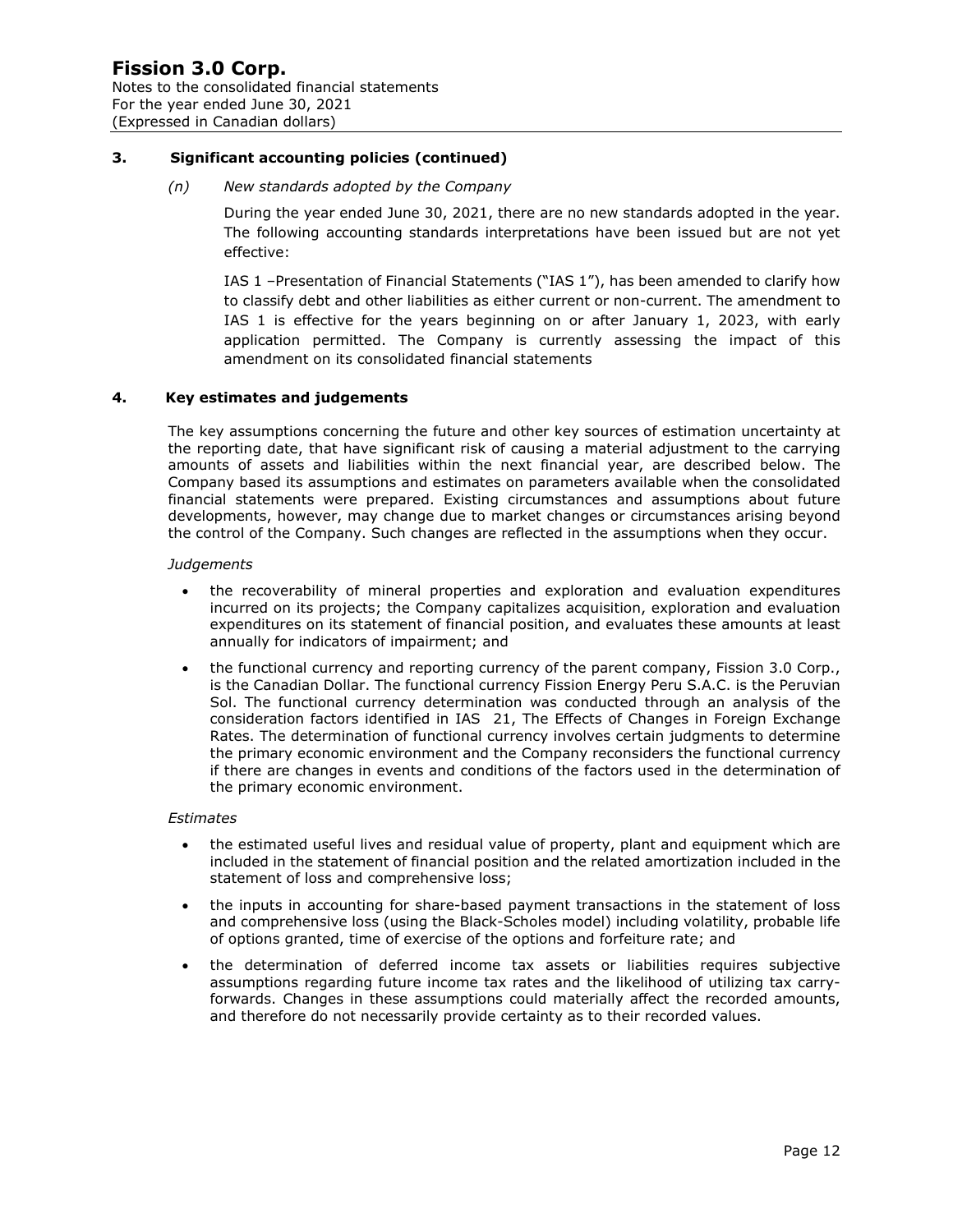# **Fission 3.0 Corp.** Notes to the consolidated financial statements For the year ended June 30, 2021

(Expressed in Canadian dollars)

# **5. Property and equipment**

|                                 | Geological       | Computer        |                 |              |
|---------------------------------|------------------|-----------------|-----------------|--------------|
| Cost                            | <b>Equipment</b> | <b>Hardware</b> | <b>Building</b> | <b>Total</b> |
|                                 | \$               | \$              | \$              | \$           |
| As at July 1, 2019              | 18,503           | 22,293          | 20,190          | 60,986       |
| Additions                       | 405              |                 |                 | 405          |
| Disposals                       |                  | (926)           | (20, 190)       | (21, 116)    |
| As at June 30, 2020             | 18,908           | 21,367          |                 | 40,275       |
| Additions                       |                  |                 |                 |              |
| As at June 30, 2021             | 18,908           | 21,367          |                 | 40,275       |
|                                 |                  |                 |                 |              |
| <b>Accumulated Depreciation</b> |                  |                 |                 |              |
| As at July 1, 2019              | 13,794           | 20,355          | 9,060           | 43,209       |
| Depreciation                    | 3,228            | 731             | 804             | 4,763        |
| Disposals                       |                  | (926)           | (9,864)         | (10, 790)    |
| As at June 30, 2020             | 17,022           | 20,160          |                 | 37,182       |
| Depreciation                    | 1,886            | 1,207           |                 | 3,093        |
| As at June 30, 2021             | 18,908           | 21,367          |                 | 40,275       |
|                                 |                  |                 |                 |              |
| <b>Net Book Value</b>           |                  |                 |                 |              |
| As at June 30, 2020             | 1,886            | 1,207           |                 | 3,093        |
| As at June 30, 2021             |                  |                 |                 |              |

# **6. Exploration and evaluation assets**

Title to exploration and evaluation assets involves certain inherent risks due to the difficulties of determining the validity of title and/or ownership of claims. The Company has investigated titles to all of its exploration and evaluation assets, and to the best of its knowledge, titles to all of its properties are in good standing. The number of metallic and industrial mineral ("MAIM") agreements, claims, and concessions held at each property are as at June 30, 2021:

*(a) Clearwater West Property, Saskatchewan, Canada*

The Company holds a  $100\%$  interest in 3 claims (June 30, 2020 – 3 claims) at the Clearwater West property.

*(b) Montgomery Lake Property, Saskatchewan, Canada*

The Company no longer holds any claims at its former Montgomery Lake property.

As a result of this property's claims lapsing, the Company recorded an impairment of acquisition costs in the amount of \$Nil (June 30, 2020 - \$805) and exploration costs in the amount of  $$N$ il during the year ended June 30, 2021 (June 30, 2020 –  $$2,297$ ).

*(c) Patterson Lake North Property, Saskatchewan, Canada*

The Company holds a 100% interest in 38 claims (June 30, 2020 – 38 claims) at the Patterson Lake North property.

*(d) Wales Lake Property, Saskatchewan, Canada*

The Company holds a 100% interest in 31 claims (June 30, 2020 – 31 claims) at the Wales Lake Property.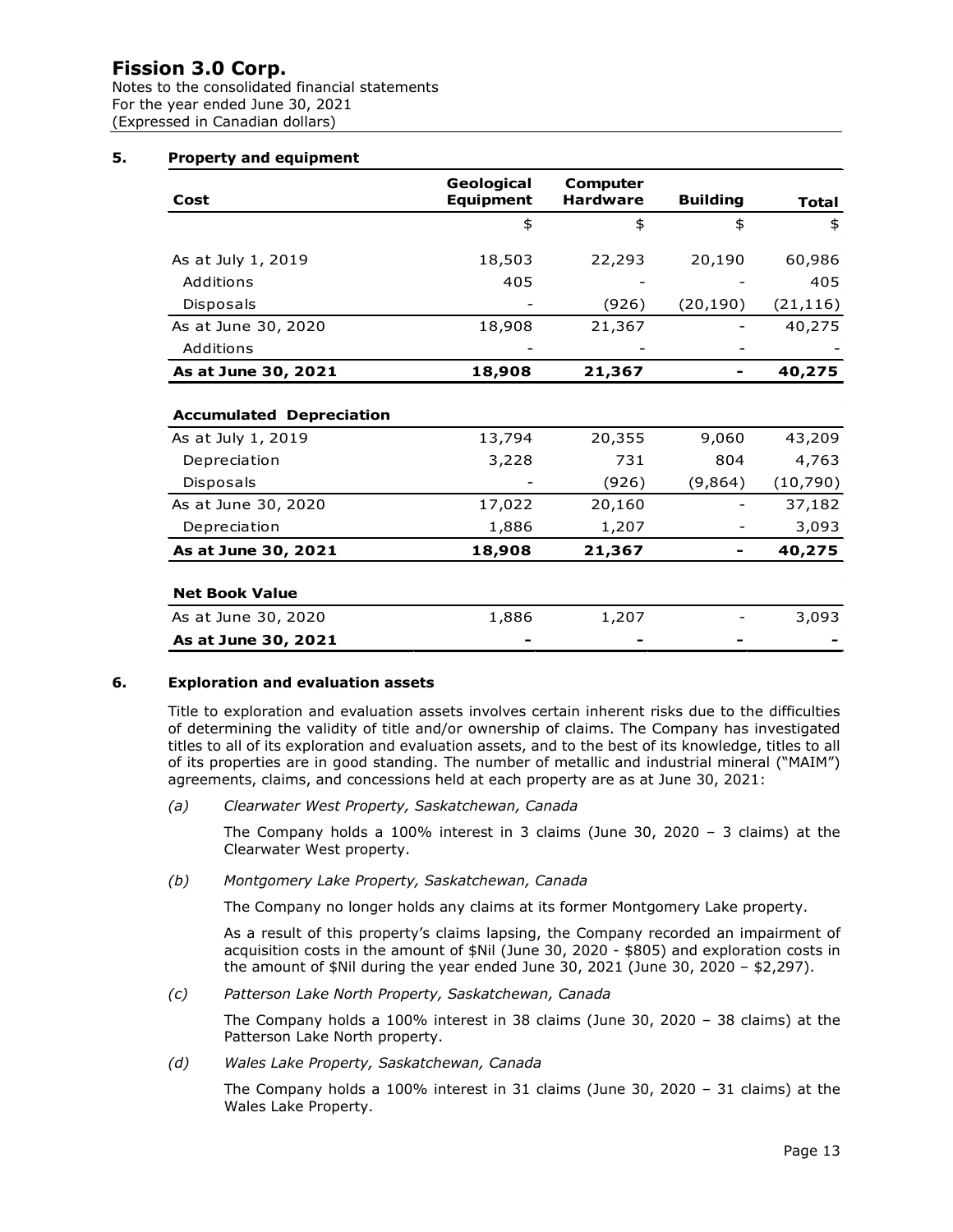# **6. Exploration and evaluation assets (continued)**

#### *(e) Key Lake Area, Saskatchewan, Canada*

The Company holds a 100% interest in 4 properties that comprise the Key Lake Area in Saskatchewan. The number of claims held at each property is as follows:

- (i) Bird Lake Property, 1 claim (June 30, 2020 1 claim)
- (ii) Hobo Lake Property, 56 claims (June 30, 2020 56 claims)
- (iii) Lazy Edward Bay Property, 11 claims (June 30, 2020 11 claims)
- (iv) Seahorse Lake Property, 3 claims (June 30, 2020 3 claims)

Based on the lack of planned expenditure on certain claims, an impairment indicator was identified for this property. The Company determined that the fair value of the claims on which there is no planned expenditure was \$Nil, and as a result, recorded an impairment of acquisition costs in the amount of \$Nil (June 30, 2020 - \$19,286) and exploration costs in the amount of \$Nil (June 30, 2020 - \$82,619) during the year ended June 30, 2021.

*(f) Beaverlodge/Uranium City Area, Saskatchewan, Canada*

The Company holds a 100% interest in 50 claims (June 30, 2020 - 55 claims) at the Beaverlodge/Uranium City Area.

Based on the lack of planned expenditures on certain claims, an impairment indicator was identified for this property. The Company determined that the fair value of the claims on which there is no planned expenditure is \$Nil, and as a result, recorded an impairment of acquisition costs in the amount of \$Nil (June 30, 2020 - \$2,451) and exploration costs in the amount of \$Nil (June 30, 2020 - \$54,467) during the year ended June 30, 2021.

*(g) Northeast Athabasca Basin Area, Saskatchewan, Canada*

The Company holds a 100% interest in 32 claims (June 30, 2020 – 32 claims) in other uranium properties in and around the Northeast Athabasca Basin area.

*(h) Macusani Property, Peru*

The Company no longer holds any concessions (June 30, 2020 – 9 concessions) at the Macusani property in Peru.

In August 2018, the Company entered into a letter of intent with Rhyolite Lithium Corp. ("Rhyolite") pursuant to which Rhyolite could have earned an interest in the Company's mining concessions located in Peru (the "Earn-In"). As a part of the consideration for the Earn-In, the Company received \$100,000 upon signing the LOI.

In March 2019, as final consideration for the Earn-In, Rhyolite granted the Company 19.9% of its issued and outstanding shares for which the Company had estimated a nominal fair value of \$100. As at June 30, 2020, Ryholite had not fulfilled any part of their earn-in agreement.

In July 2020, the Company terminated the property option agreement with Rhyolite.

In September 2020, the Company allowed its 9 mineral concessions to lapse.

As a result of the lapsed claims, the Company recorded an impairment of exploration costs on the Peru property in the amount of \$Nil during the year ended June 30, 2021 (June 30, 2020 - \$3,145,861) and an impairment of \$Nil on the carrying value of the Rhyolite investment during the year ended June 30, 2021 (June 30, 2020 - \$100).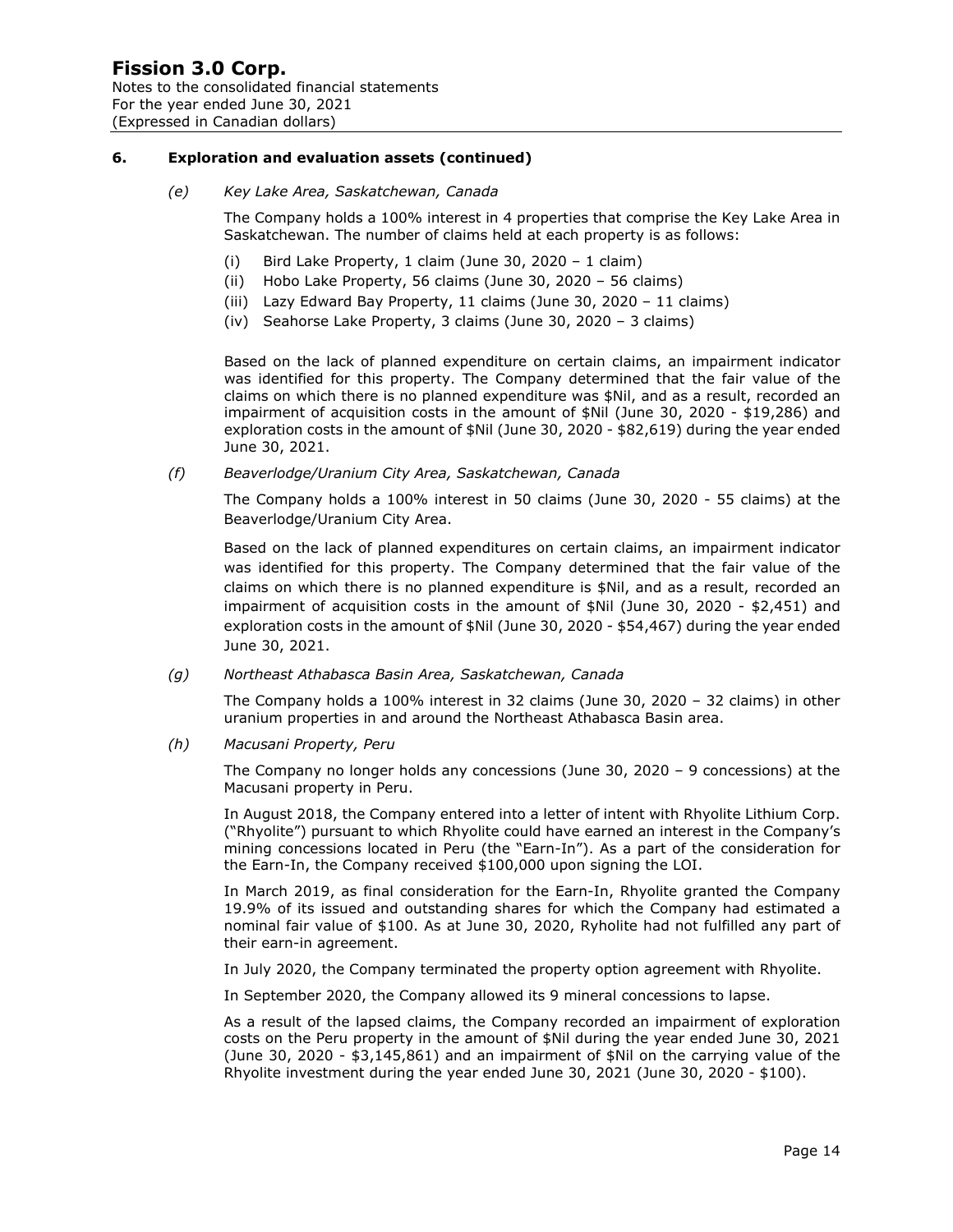Notes to the consolidated financial statements For the year ended June 30, 2021 (Expressed in Canadian dollars)

# **6. Exploration and evaluation assets (continued)**

#### **As at June 30, 2021**

|                               | Clearwater               | Patterson  |            |          | Beaverlodge / | North East |              |
|-------------------------------|--------------------------|------------|------------|----------|---------------|------------|--------------|
|                               | West                     | Lake North | Wales Lake | Key Lake | Uranium City  | Athabasca  |              |
|                               | Property                 | Property   | Property   | Area     | Area          | Basin Area | <b>Total</b> |
|                               | \$                       | \$         | \$         | \$       | \$            | \$         | \$           |
| <b>Acquisition costs</b>      |                          |            |            |          |               |            |              |
| Balance, beginning of period  | $\overline{\phantom{a}}$ | 13,472     | 29,947     | 45,721   | 33,542        | 11,808     | 134,490      |
| Additions                     | $\overline{\phantom{a}}$ |            |            |          | 2,605         |            | 2,605        |
| Balance, end of period        |                          | 13,472     | 29,947     | 45,721   | 36,147        | 11,808     | 137,095      |
| <b>Exploration costs</b>      |                          |            |            |          |               |            |              |
| Balance, beginning of period  | 92,249                   | 5,798,153  | 1,200,795  | 907,049  | 2,446,343     | 938,378    | 11,382,967   |
| Incurred during the year      |                          |            |            |          |               |            |              |
| Geology mapping and sampling  |                          | 5,147      | 5,755      | 4,972    | 29,776        | 10,604     | 56,254       |
| Land retention and permitting | 129                      | 2,280      | 836        | 4,877    | 7,956         | 2,258      | 18,336       |
| Reporting                     |                          | 1,720      | 415        | 332      | 107           | 849        | 3,423        |
| Additions                     | 129                      | 9,147      | 7,006      | 10,181   | 37,839        | 13,711     | 78,013       |
| Balance, end of period        | 92,378                   | 5,807,300  | 1,207,801  | 917,230  | 2,484,182     | 952,089    | 11,460,980   |
| Total                         | 92,378                   | 5,820,772  | 1,237,748  | 962,951  | 2,520,329     | 963,897    | 11,598,075   |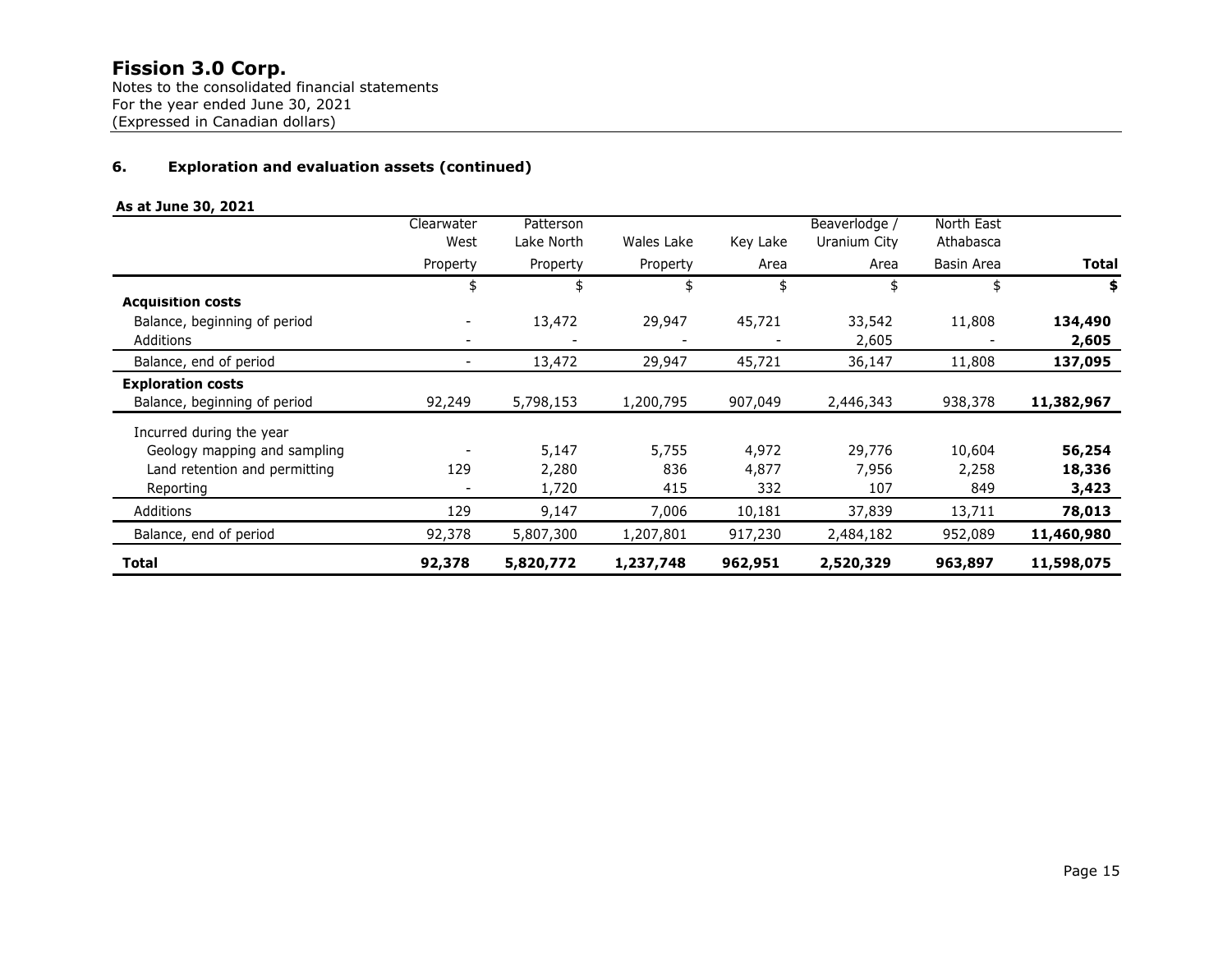Notes to the consolidated financial statements For the year ended June 30, 2021 (Expressed in Canadian dollars)

# **6. Exploration and evaluation assets (continued)**

#### **As at June 30, 2020**

|                               | Clearwater | Montgomery | Patterson  |            |           | Beaverlodge / | North East |               |               |
|-------------------------------|------------|------------|------------|------------|-----------|---------------|------------|---------------|---------------|
|                               | West       | Lake       | Lake North | Wales Lake | Key Lake  | Uranium City  | Athabasca  | Macusani      |               |
|                               | Property   | Property   | Property   | Property   | Area      | Area          | Basin Area | Property      | Total         |
|                               | \$         |            |            |            |           |               | \$         | \$            |               |
| <b>Acquisition costs</b>      |            |            |            |            |           |               |            |               |               |
| Balance, beginning of year    |            | 805        | 11,426     | 29,947     | 25,401    | 31,833        | 8,757      |               | 108,169       |
| Additions                     |            |            | 2,046      |            | 39,606    | 4,250         | 3,051      |               | 48,953        |
| Impairment                    |            | (805)      |            |            | (19, 286) | (2, 541)      |            |               | (22,632)      |
| Balance, end of year          |            |            | 13,472     | 29,947     | 45,721    | 33,542        | 11,808     |               | 134,490       |
| <b>Exploration costs</b>      |            |            |            |            |           |               |            |               |               |
| Balance, beginning of year    | 89,821     | 2,182      | 5,757,166  | 1,096,882  | 940,907   | 946,938       | 884,282    | 3,102,993     | 12,821,171    |
| Incurred during the year      |            |            |            |            |           |               |            |               |               |
| Geology mapping and sampling  | 1,092      |            | 12,784     | 1,655      | 14,511    | 634,271       | 13,539     | 10,048        | 687,900       |
| Geophysics airborne           |            |            |            | 67,606     |           |               |            |               | 67,606        |
| Geophysics ground             |            |            |            | 1,138      | 1,491     | 788,343       | 17,151     |               | 808,123       |
| Land retention and permitting | 962        | 91         | 8,524      | 8,994      | 20,588    | 39,792        | 8,946      | (190, 029)    | (102, 132)    |
| Reporting                     | 201        |            | 16,430     | 15,606     | 6,323     | 51,678        | 8,806      |               | 99,044        |
| Environmental                 |            |            |            |            |           |               |            | 73            | 73            |
| Community relations           |            |            |            |            |           | 2,451         |            | 33,895        | 36,346        |
| General                       | 127        | 20         | 1,570      | 1,315      | 3,024     | 2,418         | 1,270      | 188,549       | 198,293       |
| Share-based compensation      | 46         | 4          | 1,679      | 7,599      | 2,824     | 34,919        | 4,384      | 332           | 51,787        |
| Additions                     | 2,428      | 115        | 40,987     | 103,913    | 48,761    | 1,553,872     | 54,096     | 42,868        | 1,847,040     |
| Impairment                    |            | (2, 297)   |            |            | (82, 619) | (54, 467)     |            | (3, 145, 861) | (3, 285, 244) |
| Balance, end of year          | 92,249     |            | 5,798,153  | 1,200,795  | 907,049   | 2,446,343     | 938,378    |               | 11,382,967    |
| <b>Total</b>                  | 92,249     |            | 5,811,625  | 1,230,742  | 952,770   | 2,479,885     | 950,186    |               | 11,517,457    |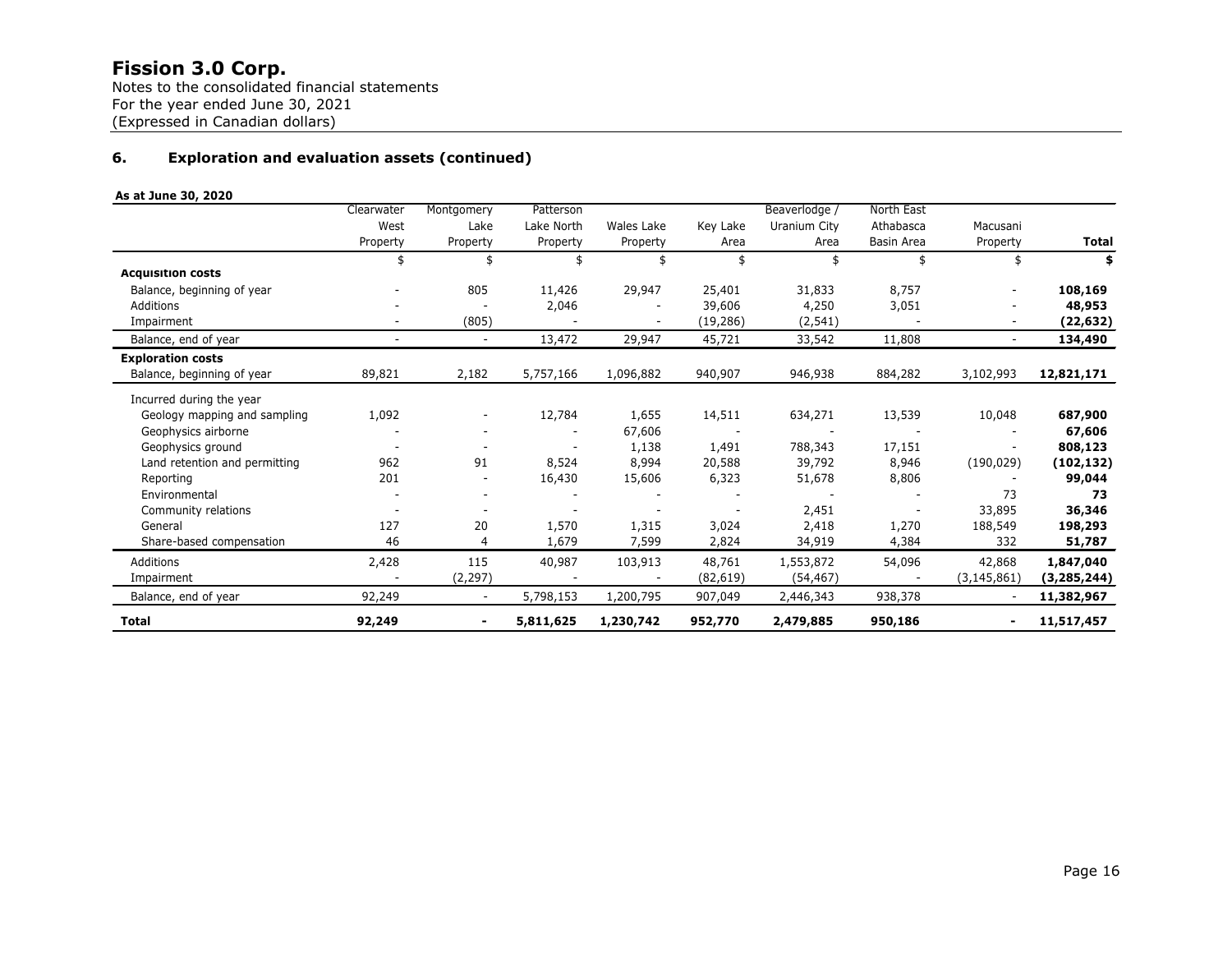# **7. Share capital and other capital reserves**

The Company is authorized to issue an unlimited number of common shares, without par value. All of the Company's issued shares are fully paid.

*(a) Private Placements*

*June 24, 2021*

The Company completed a non-brokered private placement of 11,954,831 units at a price of \$0.10 per unit for gross proceeds of \$1,195,483. Each unit consists of one common share and one-half common share purchase warrant. Each share purchase warrant is exercisable into one common share at \$0.15 per warrant for a period of 24 months from the date of issuance. The gross proceeds from the private placement were allocated between the common shares and warrants based on their relative fair value. The Company paid finders' fees of \$33,600 in connection with this private placement.

The fair value of the common shares was determined based on the closing trading price on June 24, 2021 and the fair value of warrants was determined using the Black-Scholes pricing model. A total of \$914,868 was recorded in share capital in relation to the common shares and \$280,615 was recorded in other capital reserves in relation to the warrants. The fair value of the warrants was determined using the Black-Scholes pricing model using the following assumptions: a volatility of 108.99%; risk-free interest rate of 0.42%; expected life of 2 years; and a dividend rate of 0%. A total of \$7,886 was reclassified from unit issuance costs to other capital reserves for the proportionate share of warrants in the units issued. As at June 30, 2021, there was \$46,275 in subscriptions receivable which were collected subsequent to year end.

#### *August 18, 2020*

The Company completed a non-brokered private placement of 20,000,000 units at a price of \$0.05 per unit for gross proceeds of \$1,000,000. Each unit consists of one common share and one common share purchase warrant. Each share purchase warrant is exercisable into one common share at \$0.06 per warrant for a period of 24 months from the date of issuance. The gross proceeds from the private placement were allocated between the common shares and warrants based on their relative fair value. The Company paid finder's fees of \$19,450 plus \$30,622 expenses.

The fair value of the common shares was determined based on the closing trading price on August 18, 2020 and the fair value of warrants was determined using the Black-Scholes pricing model. A total of \$611,083 was recorded in share capital in relation to the common shares and \$388,917 was recorded in other capital reserves in relation to the warrants. The fair value of the warrants was determined using the Black-Scholes pricing model using the following assumptions: a volatility of 113.02%; risk-free interest rate of 0.28%; expected life of 2 years; and a dividend rate of 0%. A total of \$19,473 was reclassified from issuance costs to other capital reserves for the proportionate share of financing costs related to the unit warrants issued

#### *Exercise of warrants*

The Company issued 8,535,000 common shares for the exercise of warrants at a price of \$0.06 per share for gross proceeds of \$512,100. The fair value of warrants exercised \$165,971 was reclassified to share capital from reserves.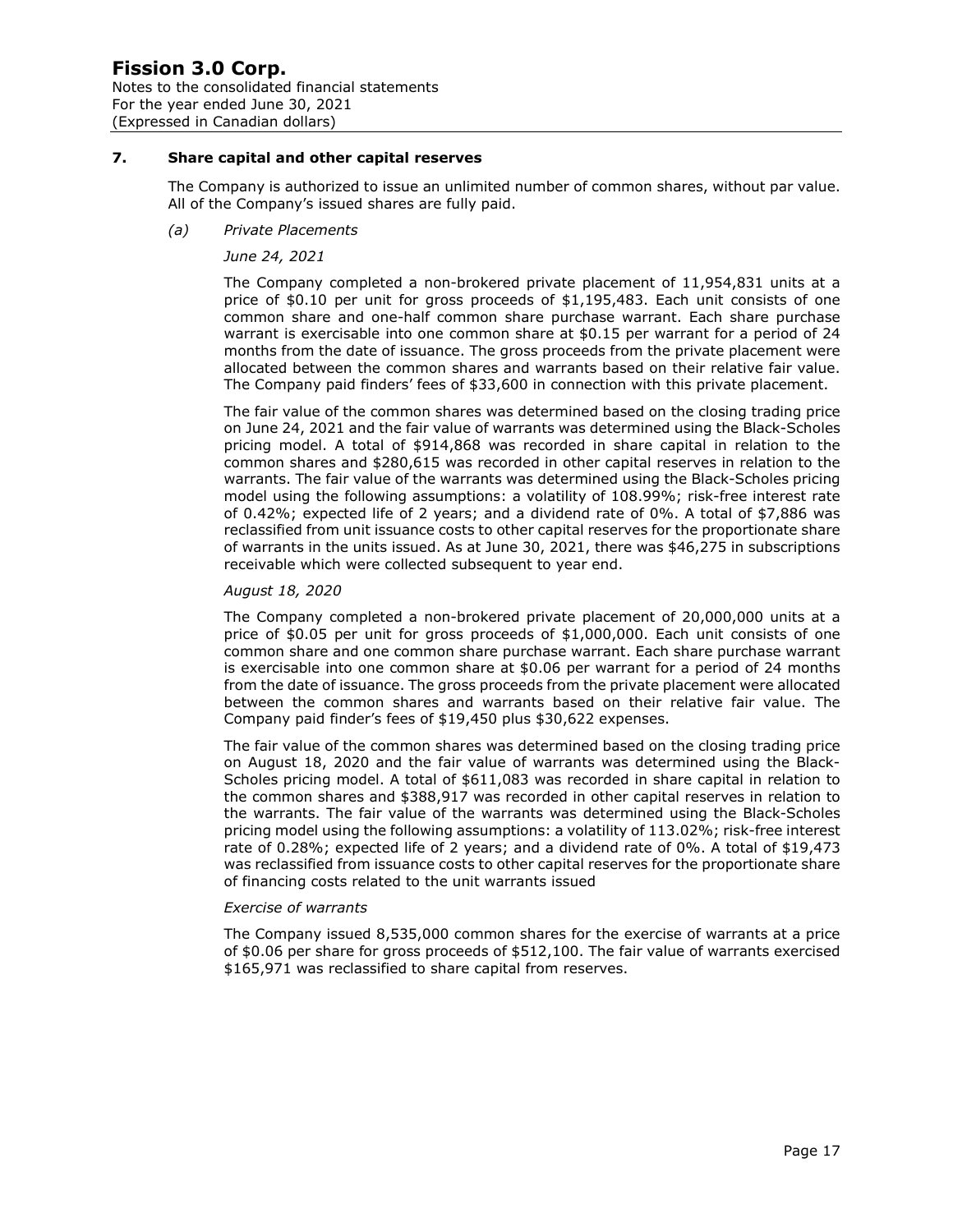# **7. Share capital and other capital reserves (continued)**

# *(b) Stock options and warrants*

The Company has a stock option plan which allows the Board of Directors to grant stock options to employees, directors, officers, and consultants. The exercise price is determined by the Board of Directors provided the minimum exercise price is set at the Company's closing share price on the day before the grant date. The options can be granted for a maximum term of five years and vesting terms are determined by the Board of Directors at the date of grant. The common shares reserved for issuance cannot exceed 10% of the issued and outstanding common shares of the Company.

Stock option and warrant transactions are summarized as follows:

|                            | <b>Stock options</b> |          | <b>Warrants</b> |          |  |
|----------------------------|----------------------|----------|-----------------|----------|--|
|                            |                      | Weighted |                 | Weighted |  |
|                            |                      | average  |                 | average  |  |
|                            | Number               | exercise | Number          | exercise |  |
|                            | outstanding          | price    | outstanding     | price    |  |
|                            |                      | \$       |                 | \$       |  |
| Outsanding July 1, 2019    | 13,801,667           | 0.16     | 69,295,518      | 0.15     |  |
| Expired                    | (663,333)            | 0.15     |                 |          |  |
| Forfeited                  | (211, 667)           | 0.14     |                 |          |  |
| Outstanding, June 30, 2020 | 12,926,667           | 0.16     | 69,295,518      | 0.15     |  |
| Granted                    |                      |          | 25,977,416      | 0.08     |  |
| Expired                    | (755,000)            | 0.15     |                 |          |  |
| Exercised                  |                      |          | (8,535,000)     | 0.06     |  |
| Forfeited                  | (1,365,000)          | 0.16     |                 |          |  |
| Outstanding, June 30, 2021 | 10,806,667           | 0.16     | 86,737,934      | 0.14     |  |

As at June 30, 2021, stock options and warrants were outstanding as follows:

| <b>Stock Options</b> |          |                |                  |
|----------------------|----------|----------------|------------------|
| Number               | Exercise | Number of      |                  |
| outstanding          | price    | vested options | Expiry date      |
|                      | \$       |                |                  |
| 1,976,667            | 0.115    | 1,976,667      | August 14, 2023  |
| 6,410,000            | 0.19     | 6,410,000      | October 25, 2023 |
| 2,420,000            | 0.12     | 2,420,000      | March 15, 2024   |
| 10,806,667           |          | 10,806,667     |                  |

The weighted average remaining life of the stock options is 2.37 years.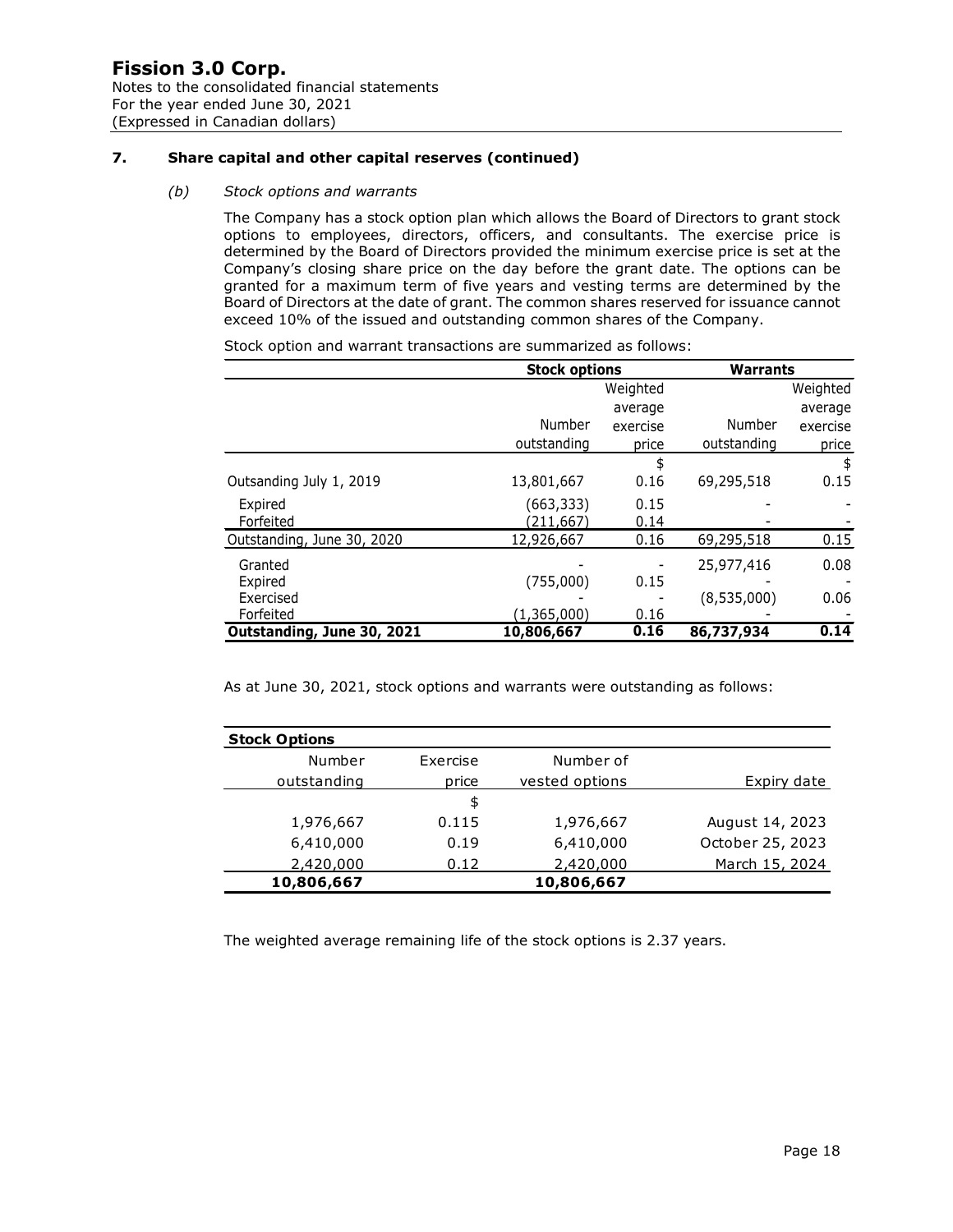# **Fission 3.0 Corp.** Notes to the consolidated financial statements For the year ended June 30, 2021 (Expressed in Canadian dollars)

# **7. Share capital and other capital reserves (continued)**

| (b) | Stock options and warrants (continued) |  |  |
|-----|----------------------------------------|--|--|
|     |                                        |  |  |

| Warrants    |          |                 |                    |
|-------------|----------|-----------------|--------------------|
| Number      | Exercise | Number of       |                    |
| outstanding | price    | vested warrants | Expiry date        |
|             | \$       |                 |                    |
| 52,050,000  | 0.15     | 52,050,000      | September 28, 2021 |
| 1,170,000   | 0.15     | 1,170,000       | October 2, 2021    |
| 15,130,000  | 0.15     | 15,130,000      | October 12, 2021   |
| 445,518     | 0.22     | 445,518         | December 20, 2021  |
| 500,000     | 0.25     | 500,000         | December 20, 2021  |
| 11,465,000  | 0.06     | 11,465,000      | August 18, 2022    |
| 5,977,416   | 0.15     | 5,977,416       | June 24, 2023      |
| 86,737,934  |          | 86,737,934      |                    |
|             |          |                 |                    |

The weighted average remaining life of the warrants is 0.49 years.

# *(c) Share-based compensation*

All options are recorded at fair value using the Black-Scholes option pricing model. During the year ended June 30, 2021 the Company granted nil stock options (June 30, 2020 – nil). Pursuant to the vesting schedule of options granted, during the year ended June 30, 2021 share-based compensation of \$46,171 (June 30, 2020 – \$283,682) was recognized in the statement of loss and comprehensive loss and \$nil (June 30, 2020 – \$51,787) was recognized in exploration and evaluation assets (Note 6). The total amount of  $$46,171$  (June 30, 2020 –  $$335,469$ ) was recorded within other capital reserves in the statement of shareholders' equity.

# **8. Supplemental disclosure with respect to cash flows**

|      | <b>June 30,</b> | June 30 |
|------|-----------------|---------|
|      | 2021            | 2020    |
|      | - 12            | \$      |
| Cash | 1,694,948       | 96,672  |
|      | 1,694,948       | 96,672  |

There were no cash payments for income taxes during the year ended June 30, 2021 and 2020. During the year ended June 30, 2021 the Company received \$nil (June 30, 2020 - \$65,769) in interest income.

Significant non-cash transactions for the year ended June 30, 2021 included:

*(a)* Incurring \$22,776 of exploration and evaluation related expenditures through accounts payable and accrued liabilities.

Significant non-cash transactions for the nine months ended June 30, 2020 included:

- *(a)* Incurring \$51,260 of exploration and evaluation expenditures through accounts payable and accrued liabilities;
- *(b)* Recognizing \$51,787 of share-based payments in exploration and evaluation; and
- *(c)* Reclassifying \$15,150 of deficiency deposits to exploration and evaluation assets.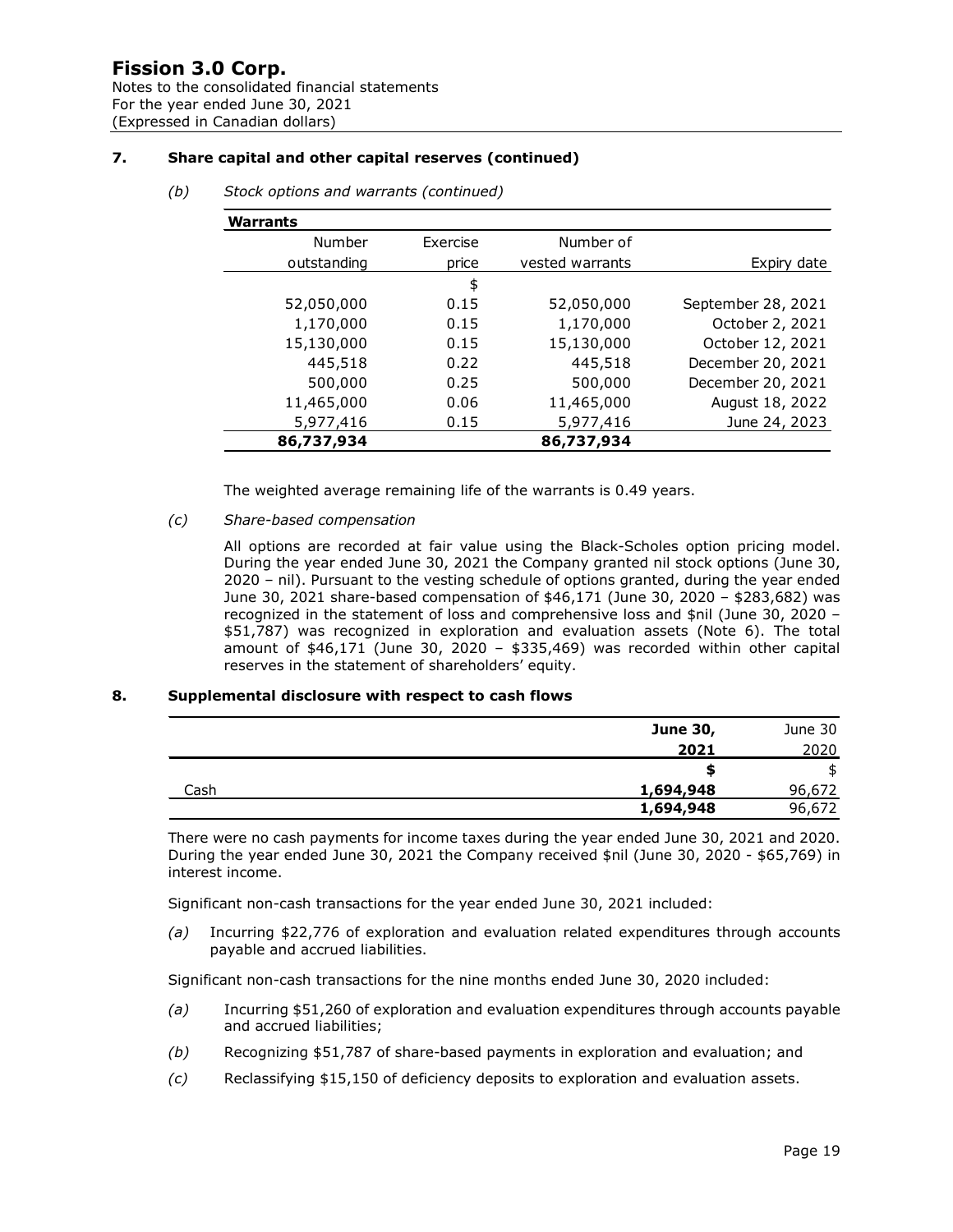# **Fission 3.0 Corp.** Notes to the consolidated financial statements

For the year ended June 30, 2021 (Expressed in Canadian dollars)

# **9. Related party transactions**

The Company has identified the CEO, COO, CFO, VP Exploration, and the Company's directors as its key management personnel.

|                                                                                                                                                               | <b>Year Ended</b> |           |  |
|---------------------------------------------------------------------------------------------------------------------------------------------------------------|-------------------|-----------|--|
|                                                                                                                                                               | June 30,          | June 30,  |  |
|                                                                                                                                                               | 2021              | 2020      |  |
|                                                                                                                                                               | \$                | \$        |  |
| <i>Compensation costs</i>                                                                                                                                     |                   |           |  |
| Wages, consulting and directors fees<br>paid or accrued to key management<br>personnel and companies controlled<br>by key management personnel                | 272,984           | 667,269   |  |
| Office rent paid to a Company with<br>common directors and officers                                                                                           | 20,500            |           |  |
| Share-based compensation pursuant to<br>the vesting schedule of options granted                                                                               |                   |           |  |
| to key management personnel                                                                                                                                   | 19,733            | 168,806   |  |
|                                                                                                                                                               | 313,217           | 836,075   |  |
| Exploration and evaluation expenditure<br>(capitalized) and administrative services<br>paid or accrued to Fission Uranium, a<br>Company with common directors |                   |           |  |
| and management                                                                                                                                                | 6,011             | 395,379   |  |
| Total                                                                                                                                                         | 319,228           | 1,231,454 |  |

Included in accounts payable at June 30, 2021 is \$39,709 (June 30, 2020 - \$29,228) for wages payable and consulting fees due to key management personnel and companies controlled by key management personnel.

Included in accounts payable and accrued liabilities as at June 30, 2021 was \$1,633 (June 30, 2020- \$19,046) for exploration and evaluation expenditures and administrative services due to Fission Uranium.

These transactions were in the normal course of operations.

On August 18, 2020, management and board members participated in a non-brokered private placement financing of units for gross proceeds of \$107,000 at a price of \$0.05 per unit. Each unit consists of one common share and one warrant, with each warrant entitling the holder thereof to purchase one common share in the capital of the Company at a price of \$0.06 per share for a period of two years from closing.

On June 24, 2021, management and board members participated in anon-brokered private placement financing of units for gross proceeds of \$280,746 at a price of \$0.10 per unit. Each unit consists of one common share and one-half warrant, with each whole warrant entitling the holder thereof to purchase one common share in the capital of the Company at a price of \$0.15 per share for a period of two years from closing.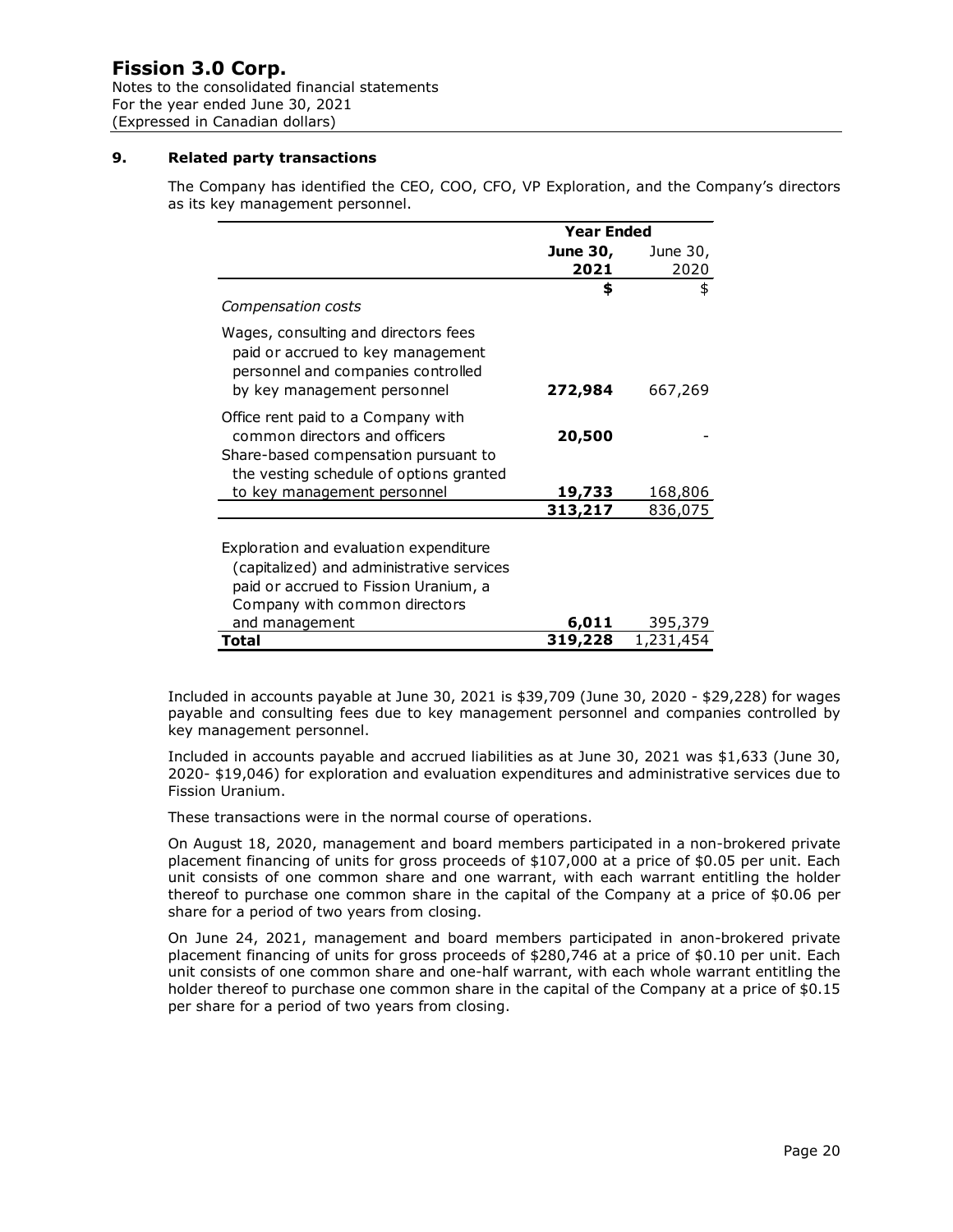# **10. Segmented information**

The Company primarily operates in one reportable operating segment being the exploration and development of exploration and evaluation assets. As at June 30, 2021 and 2020, all of the Company's assets were in Canada. As at June 30, 2021, \$62,429 (2020 - \$3,307,876) in expenditures included in the statement of loss and comprehensive loss were incurred in Peru.

#### **11. Income taxes**

A reconciliation of current income taxes at statutory rates with the reported taxes is as follows:

|                                               | June 30   | June 30     |
|-----------------------------------------------|-----------|-------------|
|                                               | 2021      | 2020        |
|                                               |           | \$          |
| Loss before income taxes                      | (828,642) | (4,594,507) |
| Expected income tax recovery                  | (224,000) | (1,241,000) |
| Change in foreign exchange rates and other    | (24,000)  | 11,000      |
| Permanent differences                         | 15,000    | 73,000      |
| Adjustment to prior year statutory tax return |           | 63,000      |
| Net change in unrecognized deductible         |           |             |
| temporary differences                         | 233,000   | 1,094,000   |
| Total income tax expense (recovery)           |           |             |

Significant components of the Company's deferred income tax assets (liabilities) are as follows:

|                                                | June 30     | June 30     |
|------------------------------------------------|-------------|-------------|
|                                                | 2021        | 2020        |
|                                                | \$          | \$          |
| Deferred income tax assets (liabilities)       |             |             |
| Exploration and evaluation assets              | (646,000)   | (671,000)   |
| Property and equipment                         | 7,000       | 6,000       |
| Share issuance costs                           | 123,000     | 164,000     |
| Allowable capital losses                       | 156,000     | 156,000     |
| Non-capital losses available for future period | 1,827,000   | 1,579,000   |
|                                                | 1,467,000   | 1,234,000   |
| Unrecognized deferred tax assets               | (1,467,000) | (1,234,000) |
| Net deferred income tax assets (liability)     |             |             |

Deferred tax assets are recognized to the extent that it is probable that taxable income will be available against which the deductible temporary differences and the carry-forward of unused tax credits and unused tax losses can be utilized.

The significant components of the Company's temporary differences, unused tax credits and unused tax losses that have not been included on the consolidated statement of financial position are as follows: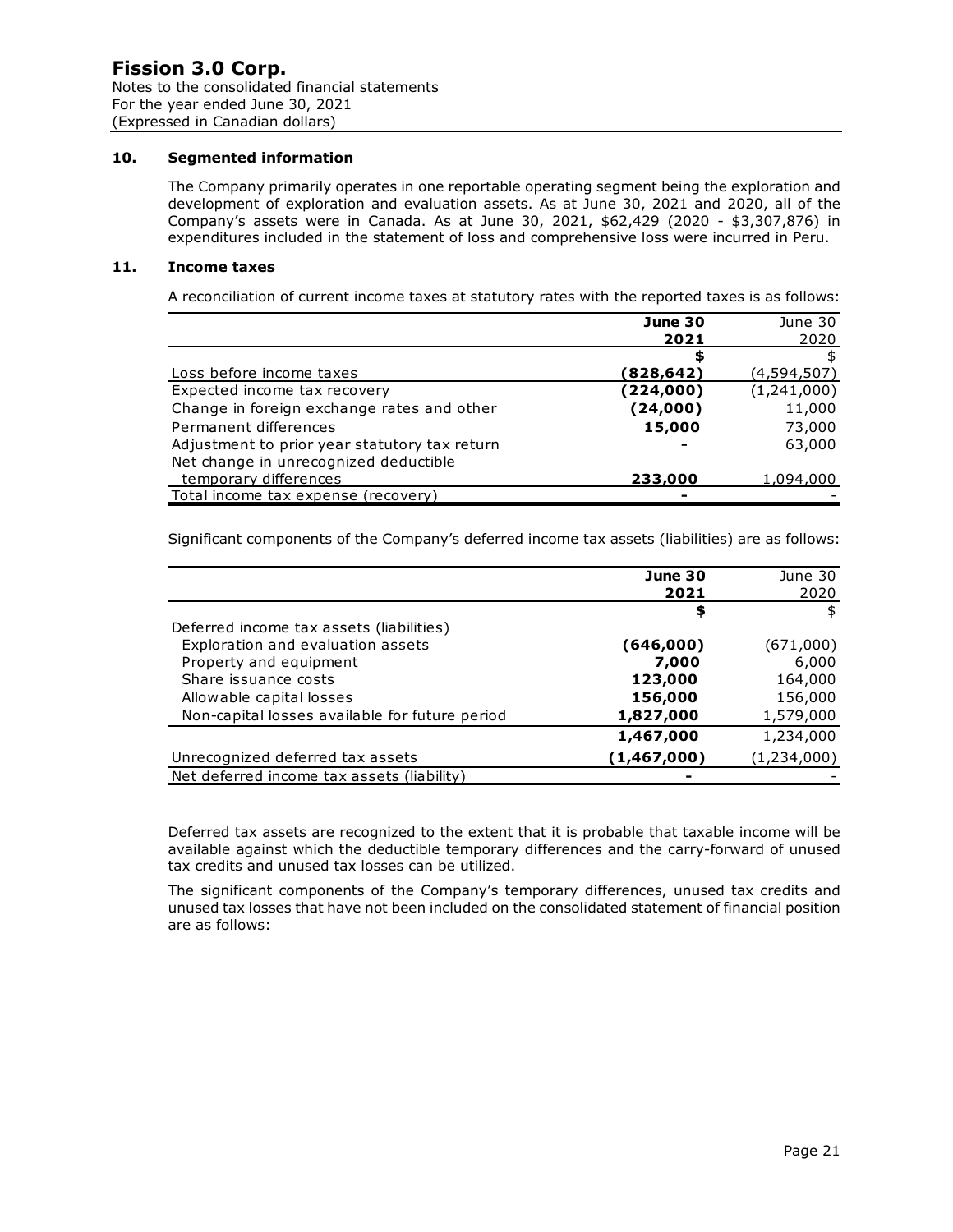Notes to the consolidated financial statements For the year ended June 30, 2021 (Expressed in Canadian dollars)

# **11. Income taxes (continued)**

|                                                 | 2021      | <b>Expiry Date Range</b>     |   | 2020 Expiry Date Range     |
|-------------------------------------------------|-----------|------------------------------|---|----------------------------|
| <b>Temporary Differences</b>                    | s         |                              | S |                            |
| Exploration and evaluation assets               |           | $(2,692,000)$ No expiry date |   | (2,777,000) No expiry date |
| Property and equipment                          | 25.000    | No expiry date               |   | 22,000 No expiry date      |
| Share issue costs                               | 456.000   | 2023 to 2026                 |   | 607,000 2040 to 2044       |
| Allowable capital losses                        | 577.000   | No expiry date               |   | 577,000 No expiry date     |
| Non-capital losses available for future periods | 6.768.000 | 2034 to 2041                 |   | 5.849.000 2034 to 2040     |

Tax attributes are subject to review, and potential adjustment, by tax authorities.

# **12. Capital management**

The Company's objectives when managing capital are to safeguard the Company's ability to continue as a going concern in order to pursue exploration and development of its exploration and evaluation assets and to maintain a flexible capital structure which optimizes the costs of capital at an acceptable risk.

The Company depends on external financing to fund its activities. The capital structure of the Company currently consists of common shares, stock options and warrants.

Changes in the equity accounts of the Company are disclosed in the statements of changes in equity. The Company manages the capital structure and makes adjustments to it in light of changes in economic conditions and the risk characteristics of the underlying assets. To maintain or adjust the capital structure, the Company may attempt to issue new shares or debt or dispose of assets. The issuance of common shares or issuance of debt requires approval of the Board of Directors.

The Company reviews its capital management approach on an on-going basis and updates it as necessary depending on various factors, including capital deployment and general industry conditions. The Company anticipates continuing to access equity markets and the use of joint ventures to fund continued exploration and development of its exploration and evaluation assets and the future growth of the business.

# **13. Financial instruments and risk management**

*International Financial Reporting Standards 13, Fair Value Measurement*, establishes a fair value hierarchy that reflects the significance of the inputs used in making the measurements. The fair value hierarchy has the following levels:

Level 1 – quoted prices (unadjusted) in active markets for identical assets or liabilities;

Level 2 – inputs other than quoted prices included in Level 1 that are observable for the asset or liability, either directly (i.e. as prices) or indirectly (i.e. derived from prices); and

Level 3 – inputs for the asset or liability that are not based on observable market data (unobservable inputs).

The Company's financial instruments consist of cash and accounts payable and accrued liabilities. For cash and accounts payable and accrued liabilities, the carrying values are considered to be a reasonable approximation of fair value due to the short-term nature of these instruments.

The Company's financial instruments are exposed to a number of financial and market risks, including credit, liquidity and foreign exchange risks. The Company does not currently have in place any active hedging or derivative trading policies to manage these risks since the Company's management does not believe that the current size, scale and pattern of its operations warrant such hedging activities.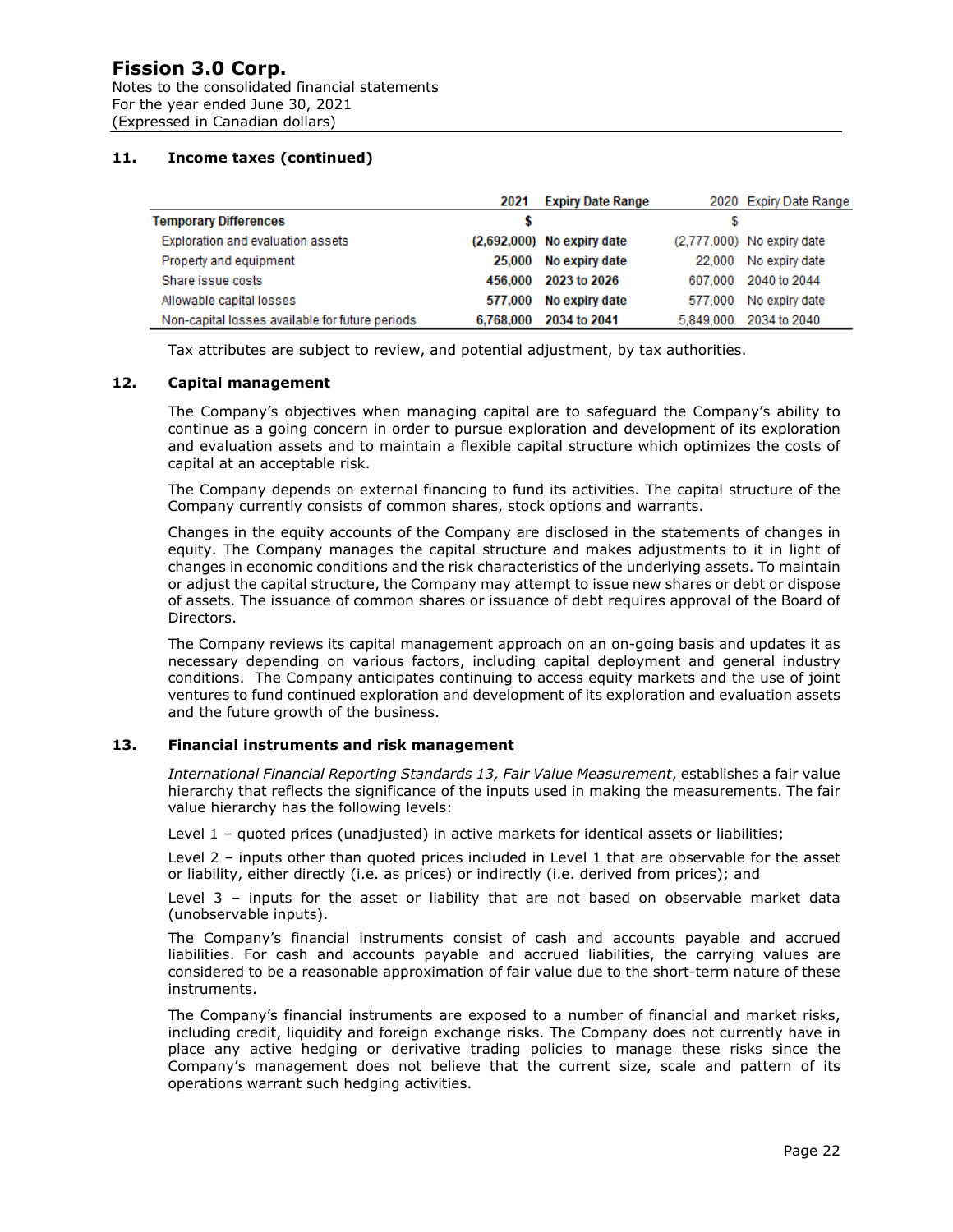# **13. Financial instruments and risk management (continued)**

# *(a) Credit risk*

Credit risk is the risk that a counterparty to a financial instrument will not discharge its obligations, resulting in a financial loss to the Company. The Company has procedures in place to minimize its exposure to credit risk. Company management evaluates credit risk on an ongoing basis including counterparty credit rating and other counterparty concentrations as measured by amount and percentage.

The primary sources of credit risk for the Company arise from cash.

The Company has not had any credit losses in the past, nor does it expect to have any credit losses in the future. As at June 30, 2021, the Company has no significant financial assets that are past due or impaired due to credit risk defaults. The Company's maximum exposure to credit risk is \$1,694,948 (June 30, 2020 - \$96,672).

(b) Liquidity risk

Liquidity risk is the risk that the Company will not be able to meet its obligations with respect to financial liabilities as they fall due (see note 1). The Company's financial liabilities are comprised of accounts payable and accrued liabilities. The Company frequently assesses its liquidity position by reviewing the timing of amounts due and the Company's current cash flow position to meet its obligations. The Company manages its liquidity risk by maintaining sufficient cash and cash equivalents and short-term investment balances to meet its anticipated operational needs.

The Company's accounts payable and accrued liabilities arose as a result of exploration and development of its exploration and evaluation assets and other corporate expenses. Payment terms on these liabilities are typically 30 to 60 days from receipt of invoice and do not generally bear interest.

The following table summarizes the remaining contractual maturities of the Company's financial liabilities.

|                                             | Maturity     | June 30, | June 30 |
|---------------------------------------------|--------------|----------|---------|
|                                             | Dates        | 2021     | 2020    |
|                                             |              |          |         |
| Accounts payable and<br>accrued liabilities | $< 6$ months | 73,284   | 92,118  |

# **14. Subsequent events**

The Company issued 6,590,000 common shares for the exercise of warrants at \$0.06-\$0.15 per share for gross proceeds of \$609,150.

The Company issued 275,000 common shares for the exercise of options at \$0.12 per share for gross proceeds of \$33,000.

On September 2, 2021, the Company granted 7,000,000 options to directors, officers and consultants of the Company exercisable at \$0.12 per share expiring September 2, 2026. The option shall vest one-third immediately and the remaining shall vest one-sixth every six months from after the date of grant.